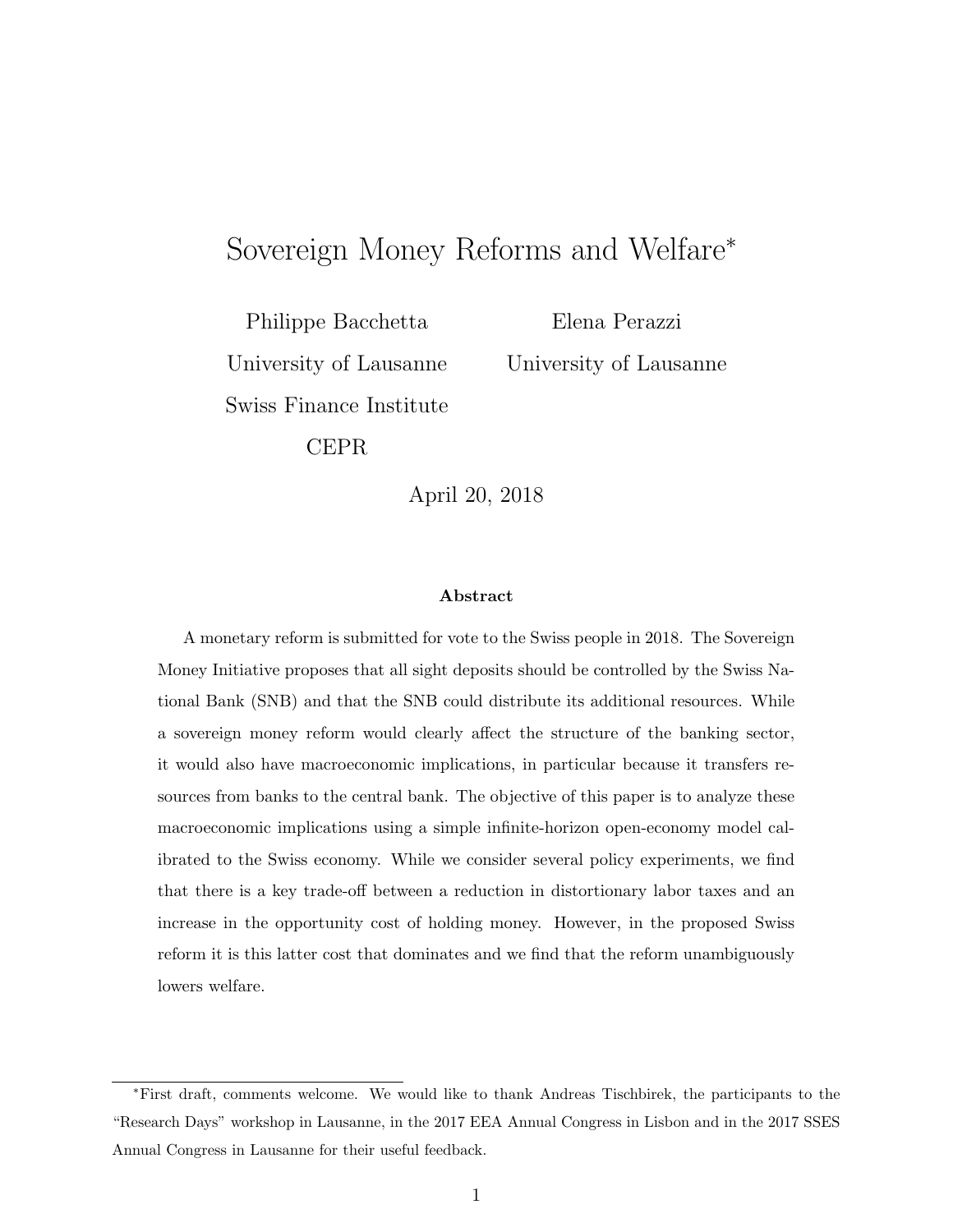## 1 Introduction

The recent financial crisis generated renewed interest in reforming the financial or the monetary system. A bold proposal of monetary reform has been presented in Switzerland in the form of a political initiative to be voted at the Federal level. The Swiss people are voting on this initiative, often called the Vollgeld initiative, in June 2018. The proposal is to have sovereign money, where all bank notes and scriptural money included in M1 would be issued by the Swiss National Bank (SNB). This implies that all sight deposits of commercial banks should be removed from their balance sheets and be directly invested at the central bank. The initiative also modifies the law governing the central bank, by allowing it to distribute the increase in its balance sheet to the public or to the government.<sup>1</sup> While the sovereign money reform clearly affects the structure of the banking sector, it also has macroeconomic implications, in particular because it transfers resources from banks to the central bank. The objective of this paper is to analyze these macroeconomic implications.

The sovereign money reform is related to proposals of full reserve requirements or of "narrow banking", where banks are only allowed to invest in very safe and liquid assets, while the function of originating loans would be performed by institutions financed by long-term debt or equity. Among these proposals, one specific brand is the "Chicago Plan", originally initiated by Irvin Fisher and other Chicago economists in 1933, and recently revived by Benes and Kumhof (2012) (hereafter BK). In addition to avoiding runs on deposits, advocates of these reforms see another benefit which would be to cut banks' ability to collect rents from deposits, and give back the full benefits of money creation (seigniorage) where they belong, i.e., to the central bank.<sup>2</sup>

The objective of this paper paper is to analyze the costs and benefits of the proposed reform by taking a macroeconomic perspective and by using a very simple framework. So far, the type of monetary reform considered in Switzerland has not been formally analyzed in the literature. Advocates of the reform often refer to the BK paper, who show that a Chicago plan could significantly increase the economy's output. However,

<sup>&</sup>lt;sup>1</sup>For further details on this initiative see the SNB webpage or Bacchetta  $(2018)$ .

<sup>2</sup>Another purported benefit is to better control economic fluctuations – the view being that the banks' ability to create money, i.e., to create their own funding, allows them to excessively expand credit during booms and contract it during contractions.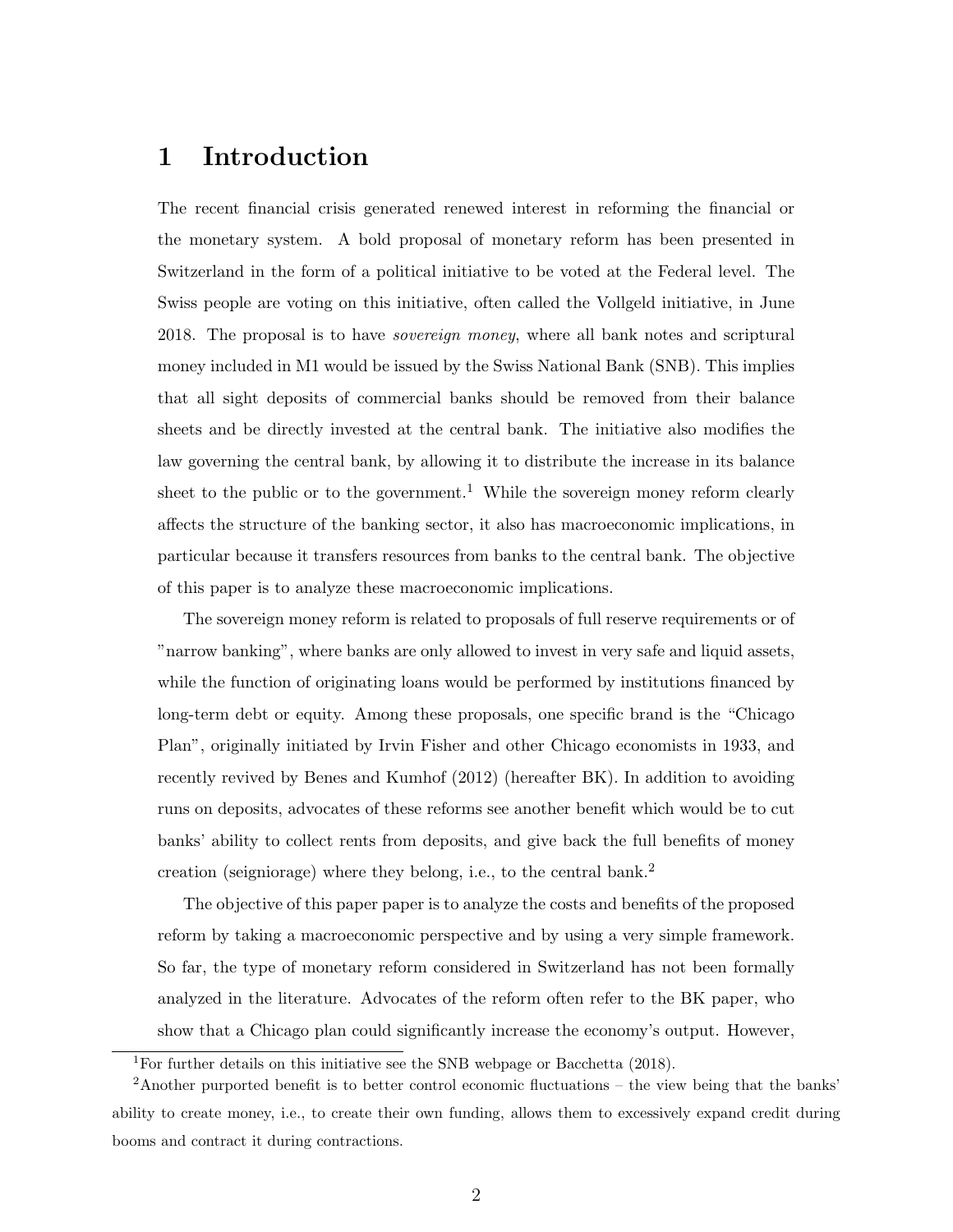BK's analysis is not adequate for the Swiss monetary reform, because the experiment is different and their closed-economy model introduces mechanisms that are not present in an open-economy like Switzerland. Our analysis focuses on the main features of the reform proposed for Switzerland and calibrates the model on the Swiss economy.

A major issue is to understand the implications of resource allocation implied by the reform. BK shows that one of the benefits of narrow banking is to enable the government to reduce distortionary labor taxation, which increases output and should increase welfare. However, the increase in government resources is significant only if interest rates on deposits at the central bank are low. In the Swiss initiative they would be zero. But lower interest rates on deposits increase the opportunity cost of holding money. Consequently, the monetary reform might imply a trade-off between lower distortionary labor taxes and a higher opportunity cost of money.<sup>3</sup> We analyze the outcome of this trade-off by carefully calibrating labor elasticity and the interest elasticity of money demand. In this context, we find that a sovereign monetary reform as proposed in Switzerland unambiguously decreases welfare.

We develop a deterministic infinite-horizon model with households, firms, banks and the government/central bank. Households work in firms, consume and save in two different instruments: an international asset in perfectly elastic supply yielding a real interest rate  $r^*$ , or domestic bank deposits, giving an interest rate  $r^d$  typically lower than  $r^*$  due to banks' market power. The reason why households save a positive amount in the form of bank deposits is that the latter have money properties: deposit (money) holdings reduce the transaction cost from consumption. We model the transaction cost following Schmitt-Grohe and Uribe (2004).

For exogenous reasons, which have been identified in the literature as informational frictions, a fraction of firms' capital needs to be financed by bank loans. Banks collect deposits from households and grant loans to firms. Although deposits are a source of financing for bank loans, bank's marginal financing cost is  $r^*$ , as banks need to borrow at rate  $r^*$  to finance loans in excess of the deposit supply, or lend at rate  $r^*$  to invest deposits in excess of the loan demand. This is in contrast with the approach of BK, who model all bank liabilities as a single asset yielding an interest rate lower than the policy

<sup>3</sup>Another way to look at it is that "seigniorage" is essentially a tax on deposits. Since deposits are in the model proportional to consumption, a tax on deposits is a progressive tax, which is also distortionary.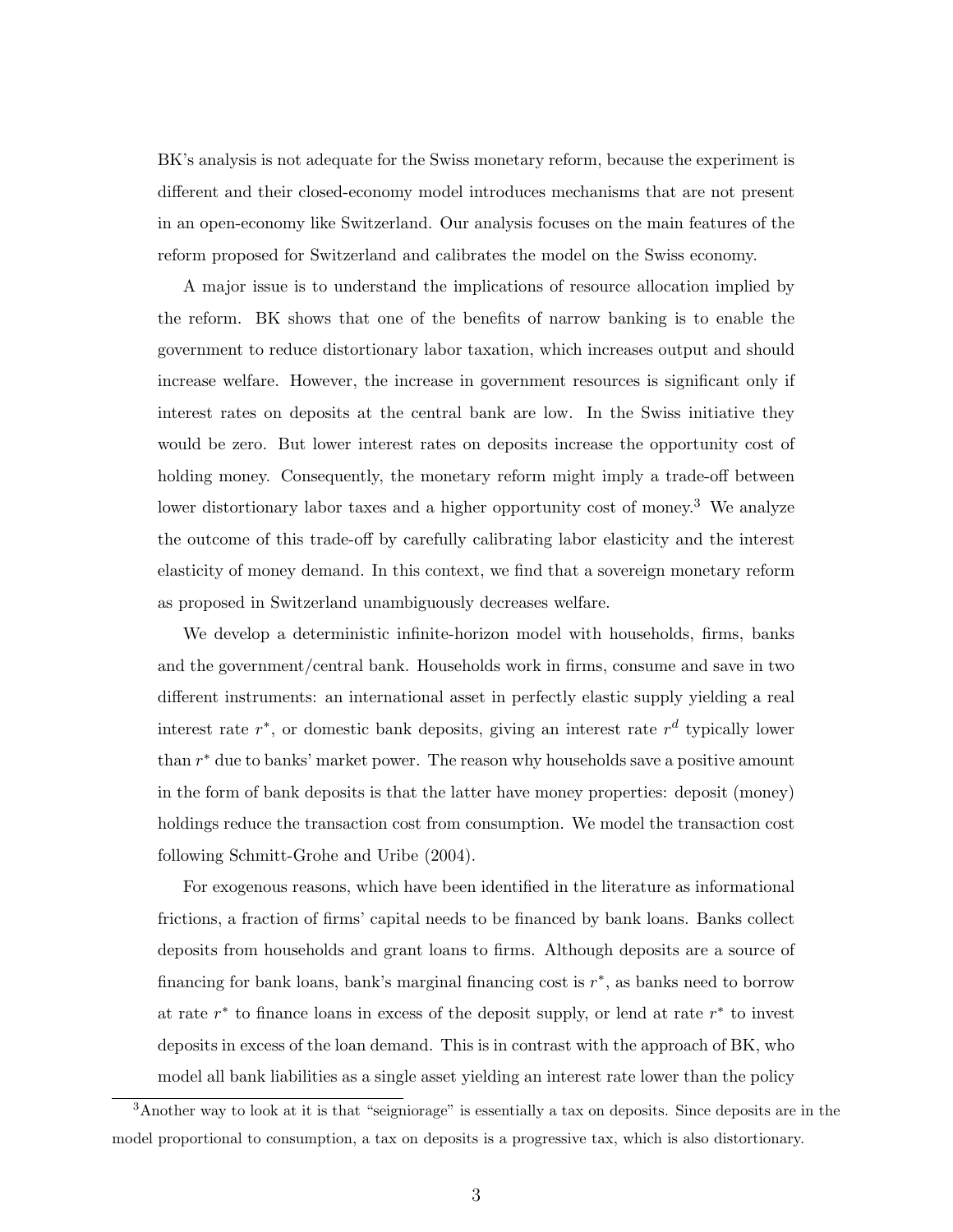rate. Moreover, BK consider a closed economy model with an endogenous equilibrium interest rate. The government finances an exogenous and fixed consumption g through a tax proportional to labor income and a tax on dividends.

In the baseline model we assume that there is a continuum of banks in monopolistic competition and that all bank profits are distributed to domestic households. Monopolistic competition requires some degree of differentiation between the services sold by different banks. With respect to deposits, in the presence of transportation costs, differentiation could be provided by bank location, as in the model of Salop (1979). With respect to loans, differentiation could arise from the fact that different banks specialize in monitoring different types of firms, and from the fact that banks accumulate informational capital with respect to the firms with which they already have a relationship, so that switching bank would entail a cost for a firm.

With monopolistic competition there is no interplay between the deposit and lending functions of the bank: the banks' optimization problem yields two independent equations for the deposit rate  $r^d(i)$  and the loan rate  $r^l(i)$  offered by bank i. Separating the two functions in two entities, a "narrow bank" managing deposits and the payment system and a lending institution, would therefore have no effect on the decisions of the two entities. In particular, it would have no effect on the volume of lending. We also consider a model with N banks in Cournot competition, and in this case we do find a degree of interplay between the two functions of the banks. However, we find that the impact is only significant with a very small number banks. With a realistic number of banks the effects of the reform are almost identical whether we model banks as being in monopolistic competition or Cournot competition. Thus the only effect of the reform would stem from the fact that the central bank may have a different objective function from commercial banks and might use the profits to offset other (distortionary) taxes, as discussed below.

Besides analyzing the case proposed by the Swiss initiative, we will also consider alternative scenarios. We consider three different policies. "Policy 1" is the policy which is the closest to the proposal of the Vollgeld initiative.<sup>4</sup> In this case deposits would yield zero interest and the government/central bank would collect the entire

<sup>&</sup>lt;sup>4</sup>Notice that the text of the initiative is not very precise and people also rely on the arguments made by the initiative committee.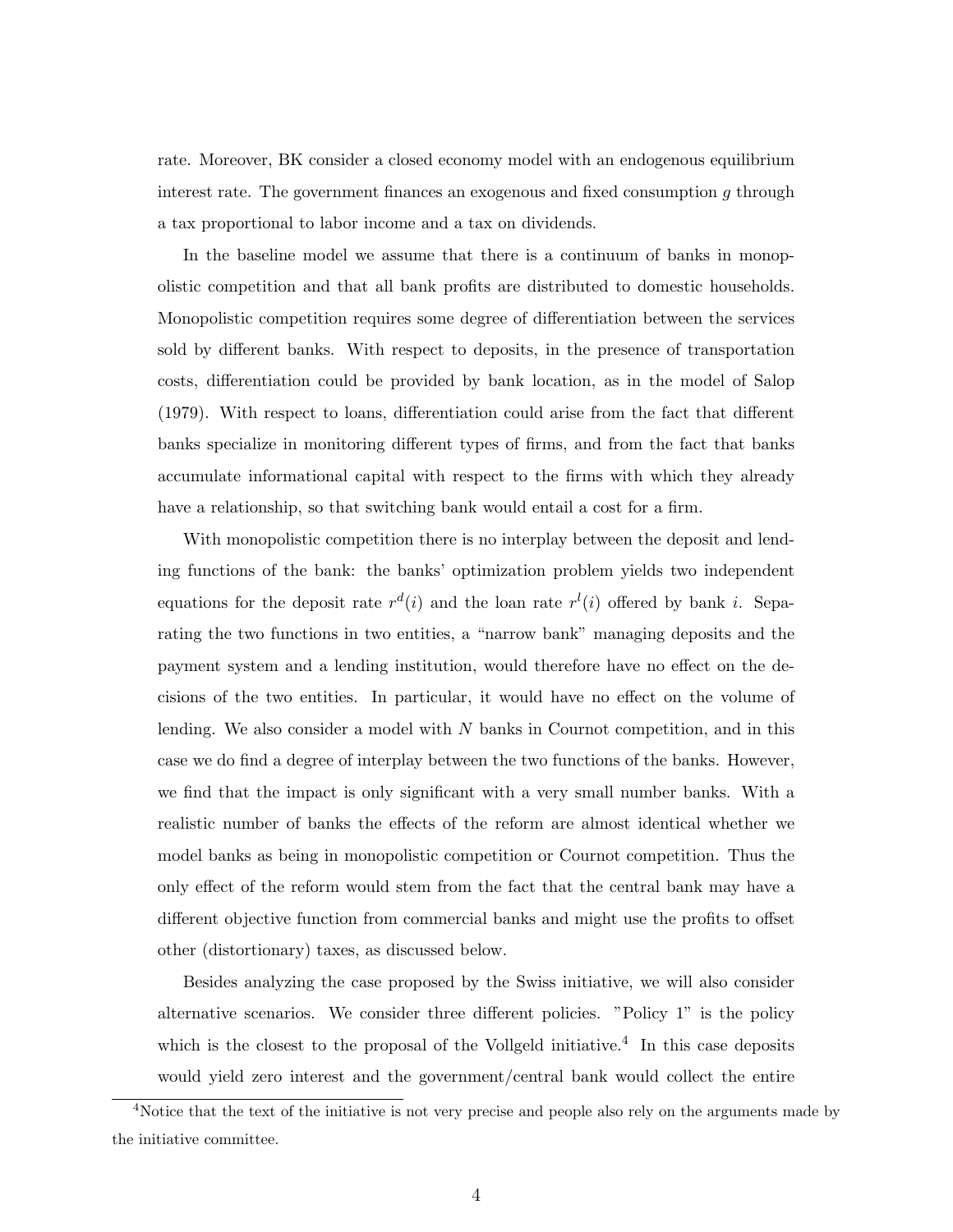rebate the additional seigniorage to the public in lump-sum fashion. Our "Policy 2" assumes that additional seigniorage is used to lower the (distortionary) labor income tax. This is one of the channels through which the switch to sovereign money would benefit the economy according to BK. Finally our "Policy 3" is the case in which the central bank chooses  $r^d$  after the reform with the objective of maximizing welfare, and adjusts the labor income tax in order to be able to finance its consumption.

If "Policy 1" is adopted after the reform, welfare decreases regardless of the parameter choice, and the welfare loss is increasing in the elasticity of labor supply and in the interest semi-elasticity of money demand. If "Policy 2" is adopted, we find that the reform is essentially welfare-neutral. If "Policy 3" is adopted, we find that the central bank, in order not to increase the opportunity cost of holding money, optimally chooses an interest rate on deposits close to the risk-free rate (around 3.5% for a risk-fre rate of 4%), and in this case welfare increases between 20 and 40 bps, depending on the elasticity of labor supply. We only find a higher welfare increase if we assume that banks are owned by foreigners. In this case the reform would also have the effect of redistributing the portion of bank dividends coming from deposits from bank owners to domestic households. In this case welfare could increase by around 1.2% if "Policy 2" is adopted and by around 1.7% if "Policy 3" is adopted. If the Vollgeld policy is adopted, welfare would decrease despite the redistribution.

The paper is structured as follows. Section 2 presents the basic model and the objective of its agents: households, firms and banks. Section 3 analyzes the impact of the reform. Section 4 consider several extension of the baseline analysis. Section 5 concludes.

## 2 Model

We consider a small open economy model with households, firms, and banks. The world price level is assumed constant and equal to one and purchasing power parity is assumed to hold. Therefore the price level is equal to the nominal exchange rate:  $P_t = S_t$ . The world real interest rate is also constant at  $r^*$  and uncovered interest rate parity holds. Thus we have  $(1 + i_{t+1}) = (1 + r^*)(1 + \pi_{t+1}^e)$ , where  $i_{t+1}$  is the nominal interest rate on the domestic safe asset and  $\pi_{t+1}^e$  is the expected inflation rate.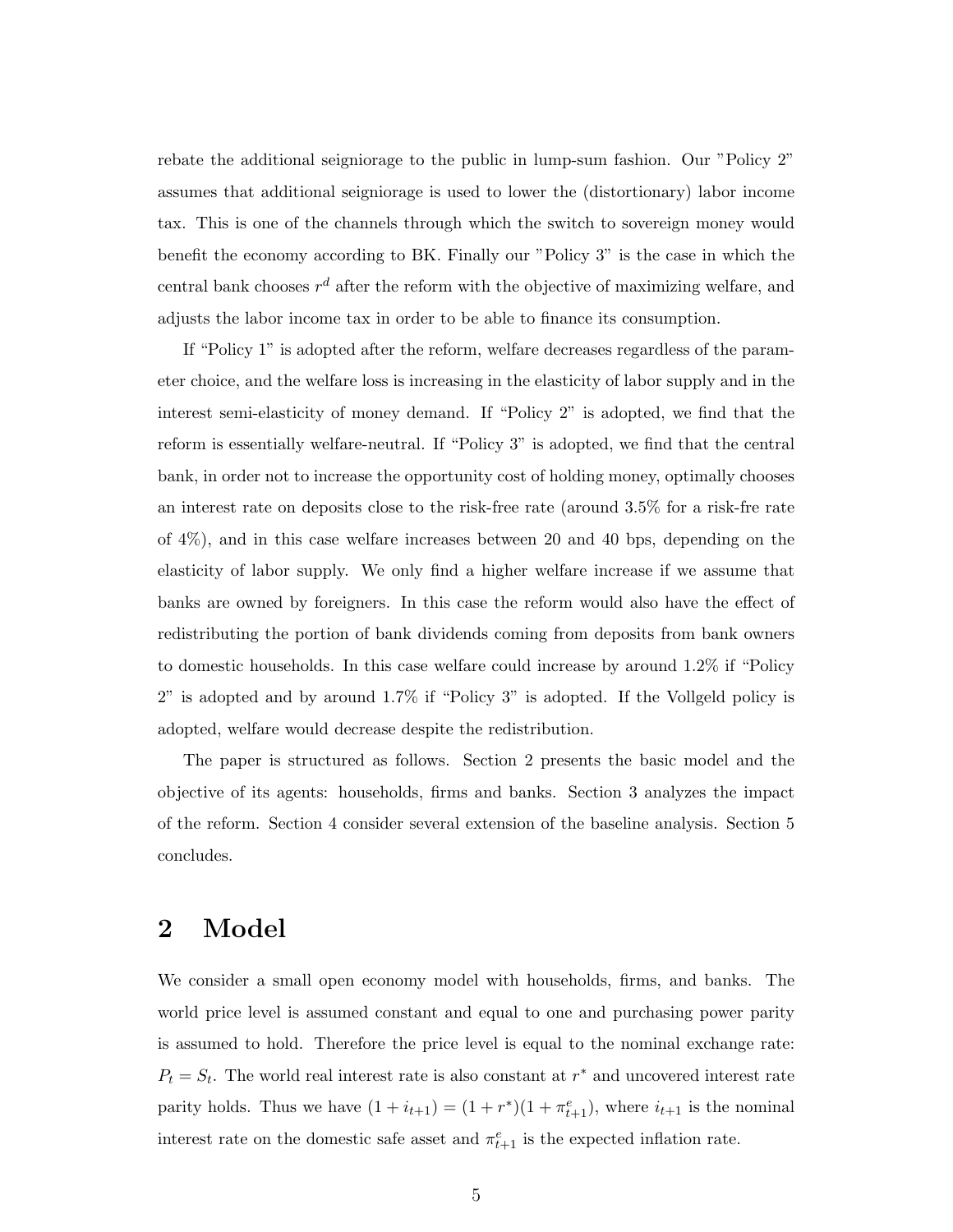Since the objective of our analysis is to examine the impact of sovereign money reforms in the long run, we focus on deterministic steady states; hence  $\pi_{t+1}^e = \pi_{t+1}$ . We will assume that the central bank can set inflation at its target level  $\bar{\pi} \geq 0.5$  We will describe the model in real terms.

### 2.1 Households

Households work in firms, consume and save, either in a safe asset A giving nominal interest rate  $i_t$  or in bank deposits. Due to the costs of managing deposits and to banks' market power, discussed in section 2.3, bank deposits give a lower interest rate  $i_t^d < i_t$ , but households still hold them because they reduce the transaction costs from consumption.<sup>6</sup> The real interest rate on deposits is  $r_t^d$ . The safe asset can be either in domestic or in foreign currency as both are perfect substitutes.

The representative household derives utility from consumption and disutility from working. We assume separable CRRA preferences so that the household's periodic flow utility is given by

$$
u(c,h) = \log(c) - \frac{h^{1+\gamma}}{1+\gamma} \qquad \gamma > 1
$$

where c is consumption and h denotes labor supply. The household's expected lifetime utility is:

$$
U = \sum_{t=0}^{\infty} \beta^t u(c_t, h_t)
$$
\n(1)

where we assume  $\beta(1+r^*)=1$  for stationarity. Expressed in real terms, the households budget constraint is

$$
(1 - \tau_h)w_t h_t + (1 + r^*) a_{t-1} + (1 + r^d_t) d_{t-1} + (1 - \tau^d) \Pi_t^b
$$
  
=  $c_t (1 + s_t) + d_t + a_t + t_t$  (2)

where  $w_t$  is the real wage,  $a_t$  are real holdings of the safe asset,  $d_t$  are real deposits,  $\Pi_t^b$  are real bank dividends,  $t_t$  is a lump-sum tax, and  $\tau^h$  and  $\tau^b$  are labor income and

<sup>&</sup>lt;sup>5</sup>The objective of our analysis is to determine the impact sovereign monetary reform for a given monetary policy. It would be of interest to examine how such a reform could affect optimal fiscal and monetary policies, but this goes beyond the scope of this paper.

<sup>&</sup>lt;sup>6</sup>We do not introduce bank notes, as they would play a minor role in the analysis.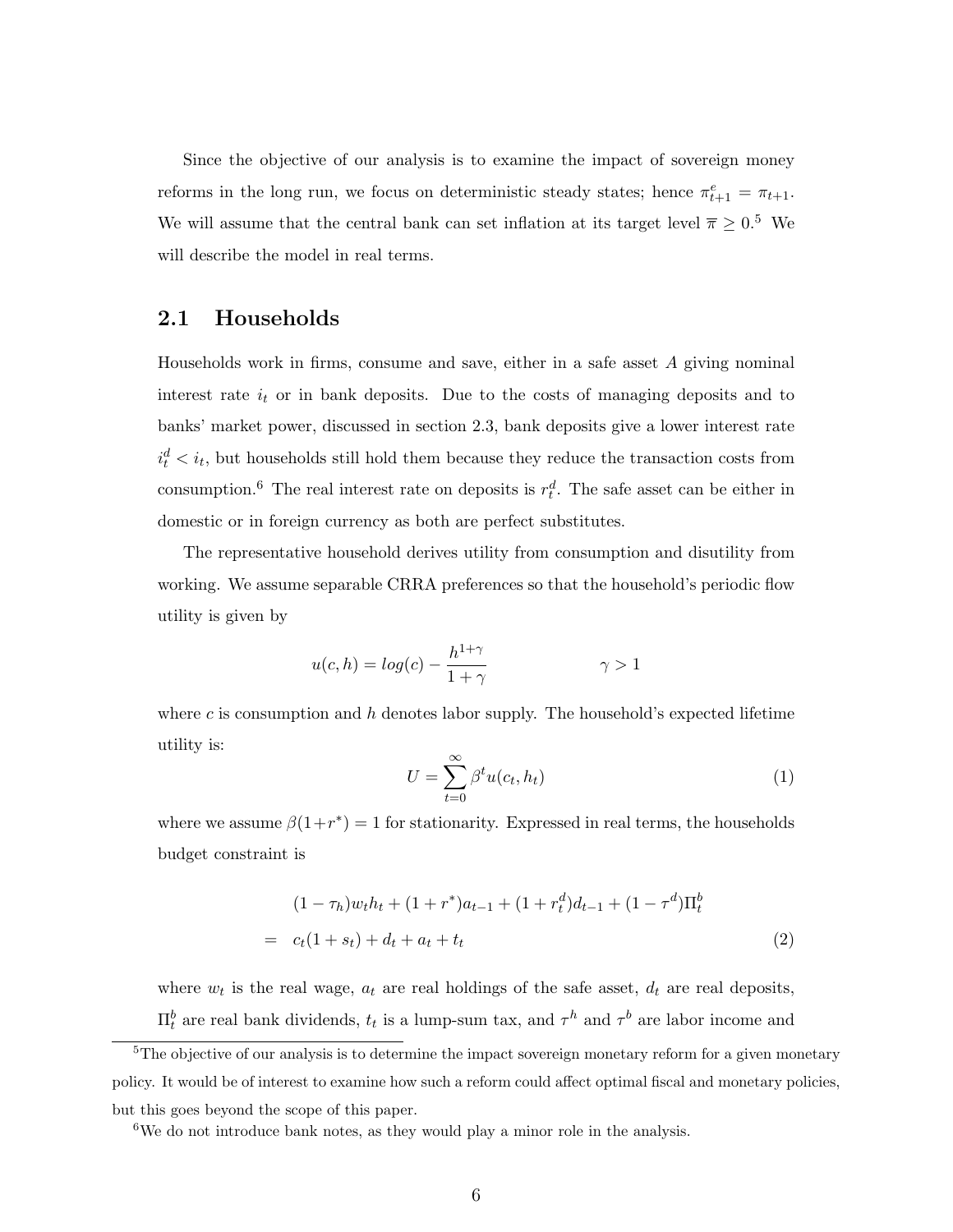dividend tax rates. In our benchmark case, we assume that households own the banks and receive all bank profits, but we will also consider the case where banks are not held by households. To consume  $c_t$ , households incur transactions costs  $c_ts_t$ , that can be reduced by holding deposits.<sup>7</sup>

Households maximize their utility subject to (2). First-order conditions are standard and are described in the Appendix. Below we will assume a specific form for the transactions cost, similar to Schmitt-Grohé and Uribe (2004). Denoting money velocity as  $x_t \equiv c_t/d_t$ , we assume that transactions costs function is:

$$
s(x) = Ax_t + \frac{B}{x_t} - 2\sqrt{AB}
$$
 (3)

where  $A$  and  $B$  are constant. As can be easily obtained from the Euler equations shown in Appendix, this specification implies that the demand for deposits is

$$
d_t = c_t \sqrt{\frac{A(1+r^*)}{B(1+r^*)+r^*-r_t^d}}
$$
\n(4)

In the benchmark model, we assume monopolistic competition in the deposits market, so that deposits are distributed across banks. We assume that deposits from different banks provide slightly different liquidity services. In this case,  $s(x)$  depends a bundle of deposits from different institutions:

$$
d_t \equiv \left( \int (d_t(j))^{1 - \frac{1}{\epsilon^d}} dj \right)^{\frac{\epsilon^d}{\epsilon^d - 1}} \tag{5}
$$

where  $\epsilon^d$  is the elasticity of substitution between deposits at different banks. Notice that in principle every deposit institution j offers a different interest rate  $i_t^d(j)$ , corresponding to a real rate  $r_t^d(j)$ . We can obtain the demand equation

$$
d_t(j) = \left(\frac{r^* - r_{t+1}^d(j)}{r^* - r_{t+1}^d}\right)^{-\epsilon^d} d_t
$$
 (6)

where

$$
r^* - r_t^d \equiv \left( \int (r^* - r_t^d(j))^{1 - \epsilon^d} dj \right)^{\frac{1}{1 - \epsilon^d}} \tag{7}
$$

<sup>7</sup>Modeling money demand by the reduction in transaction or liquidity costs can be found for example in Feenstra (1986), Rebelo and Vegh (1996) or Schmitt-Grohe and Uribe (2004)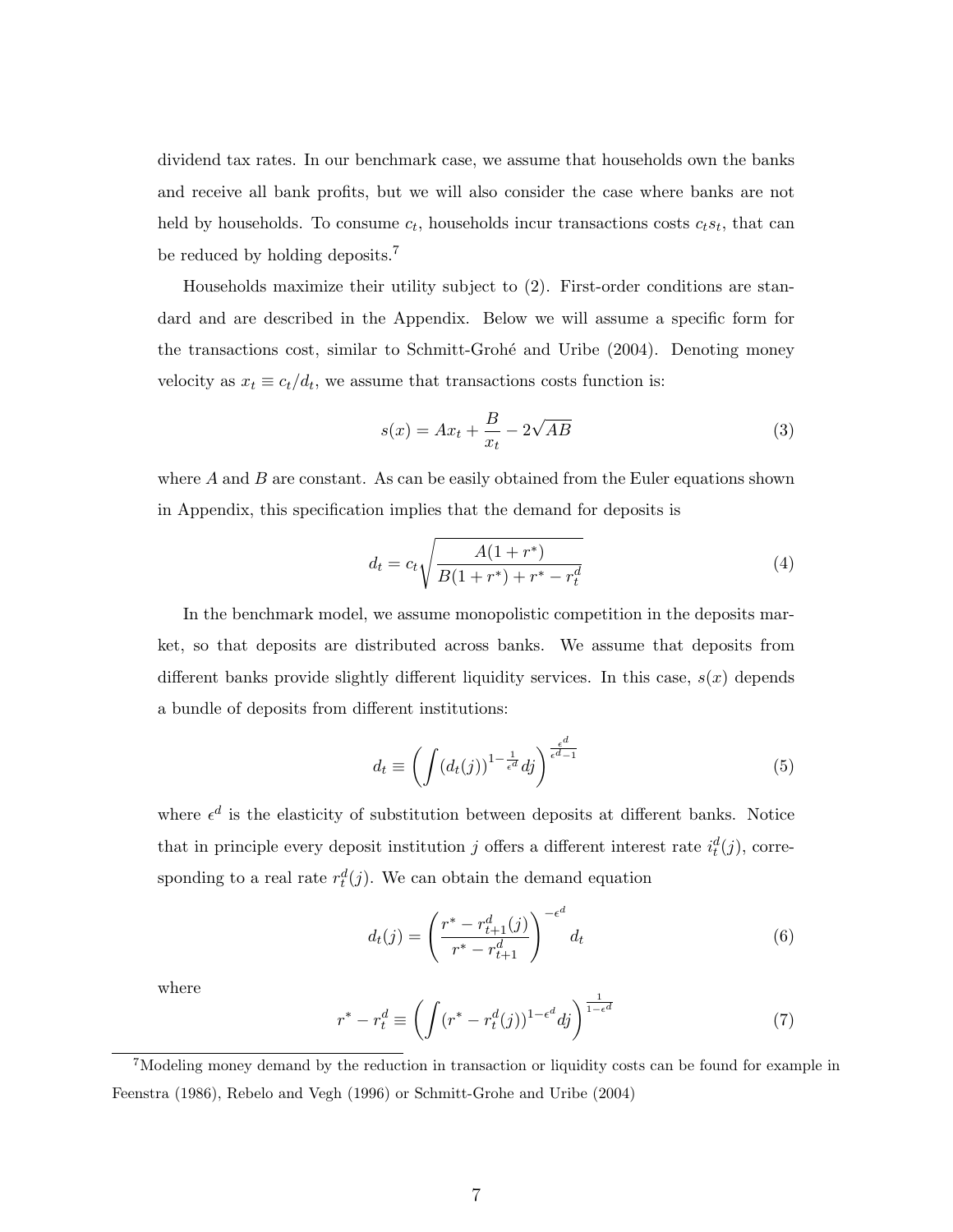#### 2.2 Firms

There is a representative firm with Cobb-Douglas production function

$$
y_t = z k_t^{\alpha} h_t^{1-\alpha} \tag{8}
$$

where  $k_t$  is capital. Firms are not constrained, but a fraction  $\varphi$  of capital can only be financed by banks (e.g., for the financing of working capital), so that  $\varphi k_t = l_t$ , where  $l_t$  are the real loans that the firm obtains from the bank in period t. The remaining fraction  $1 - \varphi$  is financed by issuing bonds at interest rate  $r^*$ .

In the benchmark model, we assume monopolistic competition in the loan market, so that, similarly to deposits, loans are a bundle of loans from different banks

$$
l_t \equiv \left(\int di(l_t(i))^{1-\frac{1}{\epsilon^l}}\right)^{\frac{\epsilon^l}{\epsilon^l-1}}
$$
\n(9)

where  $\epsilon^l$  is the elasticity of substitution for loans from different banks and the index i denotes a bank. We obtain that loan demand is

$$
l_t(i) = \left(\frac{r_{t+1}^l(i)}{r_{t+1}^l}\right)^{-\epsilon^l}
$$
\n
$$
(10)
$$

where  $r_t^l(i)$  is the loan interest rate charged by bank i and

$$
r_t^l = \left(\int di(r_t^l(i))^{1-\epsilon^l}\right)^{\frac{1}{1-\epsilon^l}}\tag{11}
$$

In equilibrium all banks choose the same rate  $r_t^l$ . Given the constraint  $\varphi k_t = l_t$ , the real cost of a unit of capital is  $r_t^K = \varphi r_t^l + (1 - \varphi)r^*$ . From the first order conditions of the firm we easily obtain

$$
k_t = \left(\frac{z\alpha}{r_t^K}\right)^{\frac{1}{1-\alpha}} h_t \tag{12}
$$

and (with competitive labor markets)

.

$$
w_t = (1 - \alpha)z \left(\frac{z\alpha}{r_t^K}\right)^{\frac{\alpha}{1 - \alpha}}\tag{13}
$$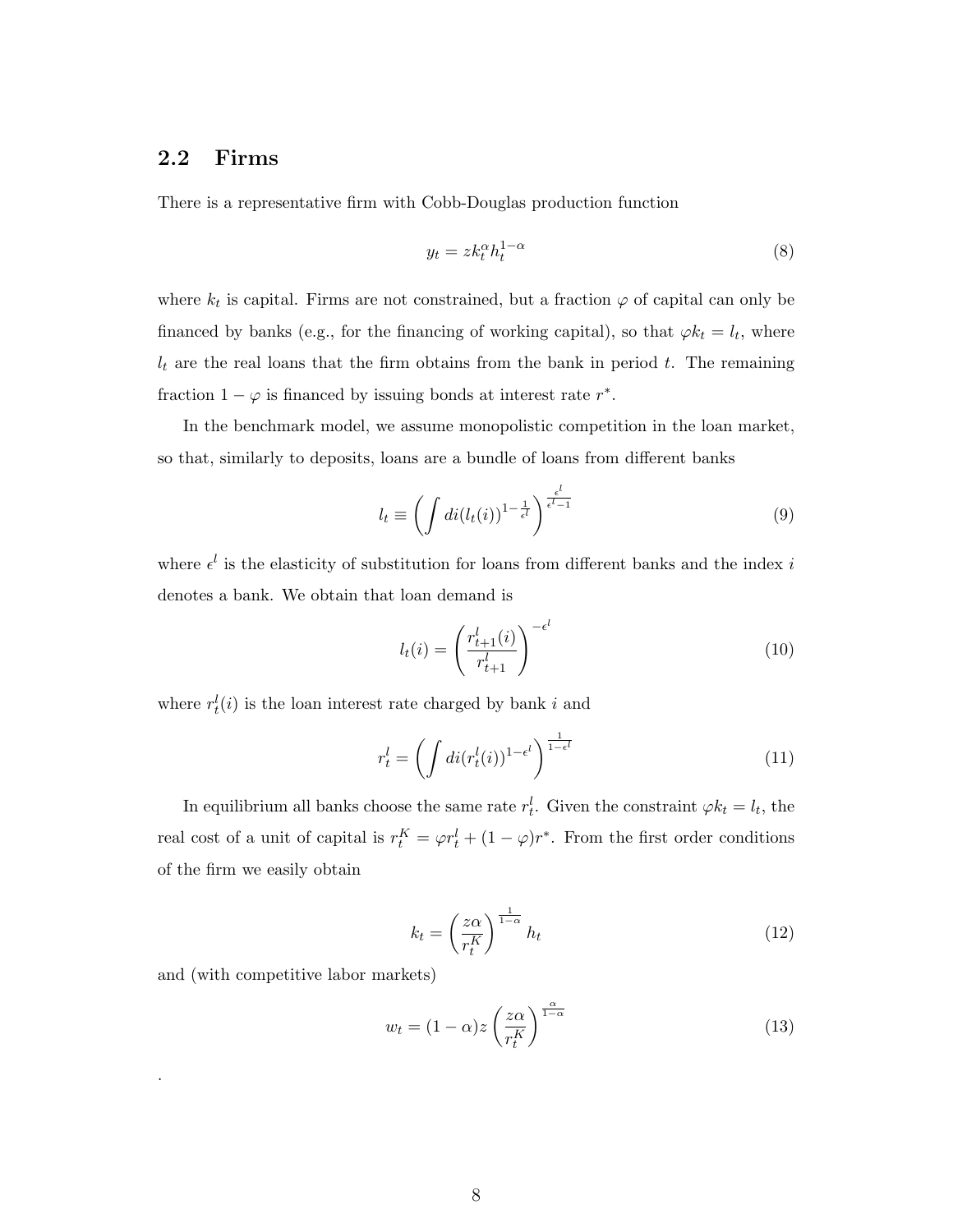#### 2.3 Banks

In our benchmark specification, we assume that there is is a continuum of banks with monopolistic competition in the deposit market and in the loans market. We will examine other market structures in Section 5. The aggregate banks balance sheet is  $l_t + b_t^b + m_t = d_t + a_t^b$ , where  $b_t^b$  are bonds held by the banks,  $m_t$  are required reserves held at the central bank and  $a_t^b$  are other bank liabilities.  $b_t^b$  and  $a_t^b$  yield an interest rate  $r^*$ , whereas reserves yield an interest rate  $r_t^r$  determined by the central bank. Banks hold reserves in proportion  $\phi_t$  of deposits:  $m_t = \phi_t d_t$ . The reform sets  $\phi_t = 1$ and  $i_t^r = 0$ .

Loans are provided with cost  $c^l$  at interest rate  $r_t^l(j)$  for bank j. Deposits are provided with cost  $c^d$  at interest rate  $i_t^d(j)$ . Profits of bank j are

$$
\Pi_t^b(j) = (1 + r_t^l(j) - c^l)l_{t-1}(j) + (1 + r^*)(b_{t-1}^b(j) - a_{t-1}^b(j)) + (1 + r^*)m_{t-1}(j) - (1 + r_t^d(j) + c^d)d_{t-1}(j)
$$
\n(14)

Using the bank balance sheet and the reserve ratio, this can be rewritten as:

$$
\Pi_t^b(j) = [(1 - \phi)r^* + \phi r_t^r - (r_t^d(j) + c^d)]d_{t-1}(j) + [r_t^l(j) - c^l - r^*]l_{t-1}(j)
$$
(15)

In equilibrium all profit-maximizing banks choose the same deposit rate

$$
r_t^d(j) = r_t^d = r^* - (c^d + \phi(r^* - r_t^r)) \frac{\epsilon^d}{\epsilon^d - 1}
$$
 (16)

and loan rate

$$
r_t^l(j) = \frac{\epsilon^l}{\epsilon^l - 1}(r^* + c^l)
$$
\n<sup>(17)</sup>

#### 2.4 Central bank

The central bank issues the monetary base  $m_t$  and holds assets  $b_t^c$ . Assets bear an interest rate  $r^*$  and it does not matter if they are domestic or foreing assets as they are assumed to be perfect subsitutes. Central bank profits are  $(r^* - r_t^r)m_{t-1}$  and are distributed each period to the government. The growth in monetary base is determined by the inflation target and money market equilibrium is simply given by  $m_t = \phi_t d_t$ .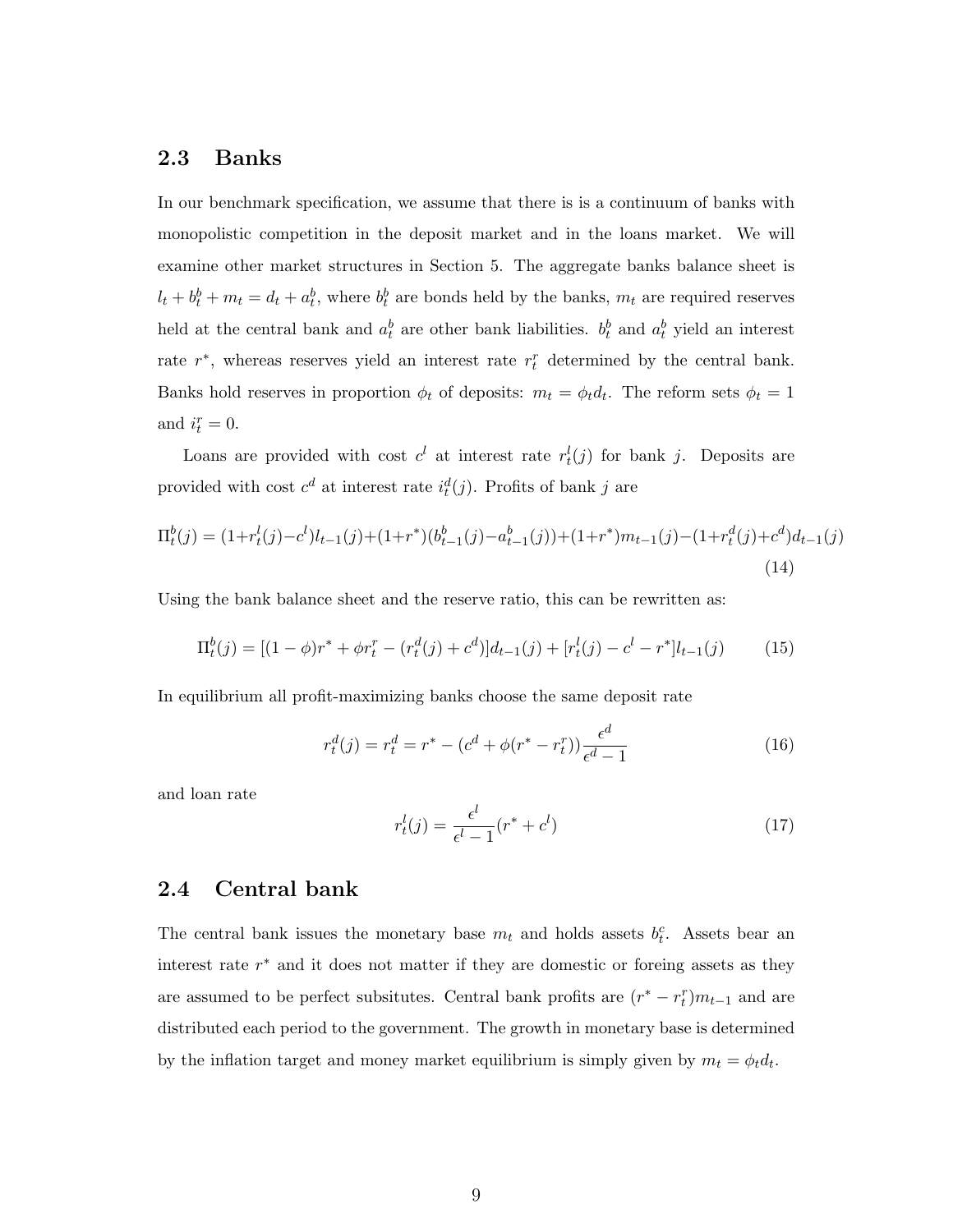#### 2.5 Government

The government needs to fund a constant exogenous real expenditure  $q$ . The government receives central bank profits, levies taxes on labor income at rate  $\tau^h$  and on bank profits at rate  $\tau^b$  (firm profits are 0), and possibly imposes a lump sum tax or transfer  $t_t$ . It pays interest  $r^*$  on its debt  $b_t^g$  $t<sup>g</sup>$ . The government budget constraint is:

$$
\tau^h w_t h_t + \tau^b \Pi_t^b + t_t + (r^* - r_t^r) \phi_{t-1} d_{t-1} + b_t^g = g + (1 + r^*) b_{t-1}^g \tag{18}
$$

We assume that the government keeps its real debt  $b<sup>g</sup>$  constant, so that (18) becomes

$$
\tau^h w_t h_t + \tau^b \Pi_t^b + t_t + (r^* - r_t^r) \phi_{t-1} d_{t-1} = g + r^* b^g \tag{19}
$$

### 2.6 Steady State

In this section we summarize the equations that determine the more relevant steady state variables. Household steady state consumption  $c$  and labor supply  $h$  are given in the Appendix. Given the exogenous real government debt  $b<sup>g</sup>$ , the expenditure g and the reserve rate  $r^r$  (chosen by the central bank), the government chooses the tax rates  $\tau^h$  and  $\tau^b$  and the transfers T to satisfy

$$
\tau^h w h + \tau^b \Pi^b + t + (r^* - r^r) \phi d = g + r^* b^g \tag{20}
$$

Banks all choose the deposit rate and the loan rate

$$
r^{d} = r^{*} - (c^{d} + \phi(r^{*} - r^{r})) \frac{\epsilon^{d}}{\epsilon^{d} - 1}
$$
 (21)

$$
r^{l} + \delta = \frac{\epsilon^{l}}{\epsilon^{l} - 1} (r^{*} + \delta + c^{l})
$$
\n(22)

Bank profits are

$$
\Pi^{b} = ((1 - \phi)r^{*} + \phi r_{t}^{r} - (r^{d} + c^{d}))d + (r^{l} - c^{l} - r^{*})l
$$
\n(23)

Loans are  $l = \varphi k$  and k is given by (12).

#### 2.7 Calibration

The model needs to be calibrated for the numerical analysis in the next section. Using Swiss data from 1980 to 2013, we estimate the A and B in the transaction cost  $(3)$ ,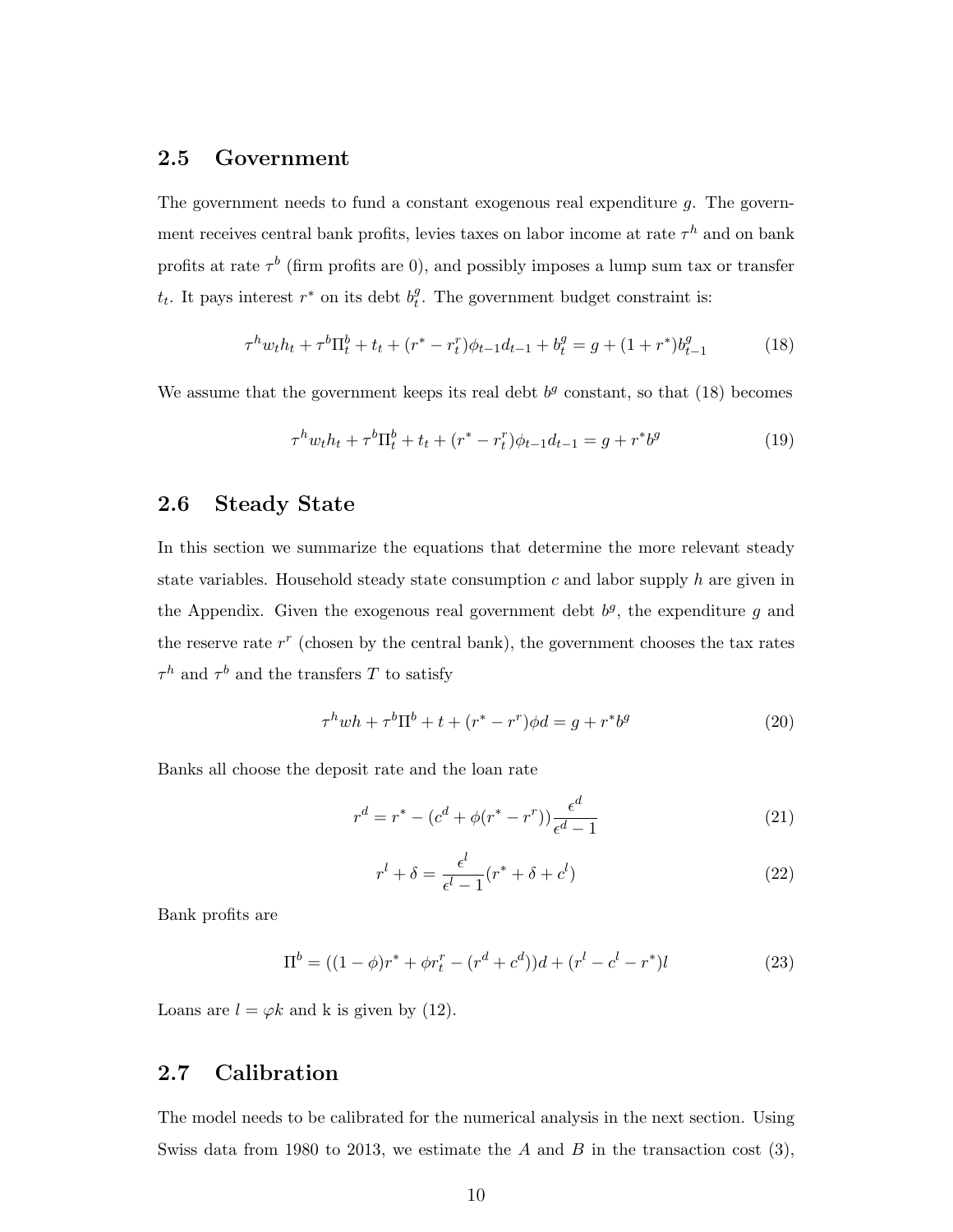following the the same approach as Schmitt-Groh´e and Uribe (2004), and the reserve ratio  $\phi$ . For the parameters of the transaction cost we obtain  $A = 0.0279, B =$ 0.0241. With a spread  $r^* - r^d = 2\%$ , the implied elasticity of money demand is -0.114, in line with the elasticity estimated by Bacchetta (2018) and Benati (2016). For the reserve ratio, estimated as the average value over time of  $(Monetary Base -$ Bank Notes)/(M1 – Bank Notes), we obtain  $\phi$ =0.08. For the other parameters, we use the following benchmark values:  $r^* = 4\%$ ;  $r^d = 2\%$  and  $c^d = 0.25\%$ ;  $r^l = 5\%$  and  $c^l = 0.25\%$ ; inverse elasticity of labor supply:  $\gamma = 1$ ;  $\tau^h = \tau^b = 25\%$ .

### 3 Sovereign Money Reforms

### 3.1 Policy Scenarios

The reforms we consider have two dimensions. The first dimension is the transfer of bank deposits to the central bank, which in the model is equivalent to full reserve requirement. Thus, we set  $\phi = 1$ . We also set nominal interest is paid on reserves, i<sup>r</sup>. In the the Vollgeld policy case, we assume that  $i^r = 0$ , but we also look at a policy with positive i<sup>r</sup>. When  $i^r = 0$  we also assume that inflation is low enough so that  $i^d = 0$ and  $r^d = -\pi$ . The reasoning is the following. First, we assume a zero lower bound on the deposit rate, i.e.,  $i^d = min(r^d + \pi, 0)$ . Second, from (21) we see that  $\phi = 1$  and  $i^r = 0$  implies  $r^d < 0$ . When  $\pi$  is low, we naturally have  $i^d = 0$ .

The second dimension is the fiscal implication of the reform. Overall, a sovereign money reform increases seignoriage and thus government income. Since we assume a constant debt level, the government can then satisfy its budget constraint (20) either by increasing transfers T, or by decreasing the tax rates  $\tau^h$  and/or  $\tau^b$ .

We consider three variants of sovereing money reforms.

• Policy 1: Vollgeld: The extra seigniorage goes directly to increase transfers. This is the policy envisioned by the Vollgeld reform, and can be thought as a form of helicopter drop. In that case the tax rates  $\tau^h$  and  $\tau^b$  actually have to increase as a result of this policy: since bank profits and hence  $\tau^b \Pi^b$  decrease after the reform, if tax rates are not increased the government does not have sufficient resources to fund its expenditure and debt service. We assume that the government decides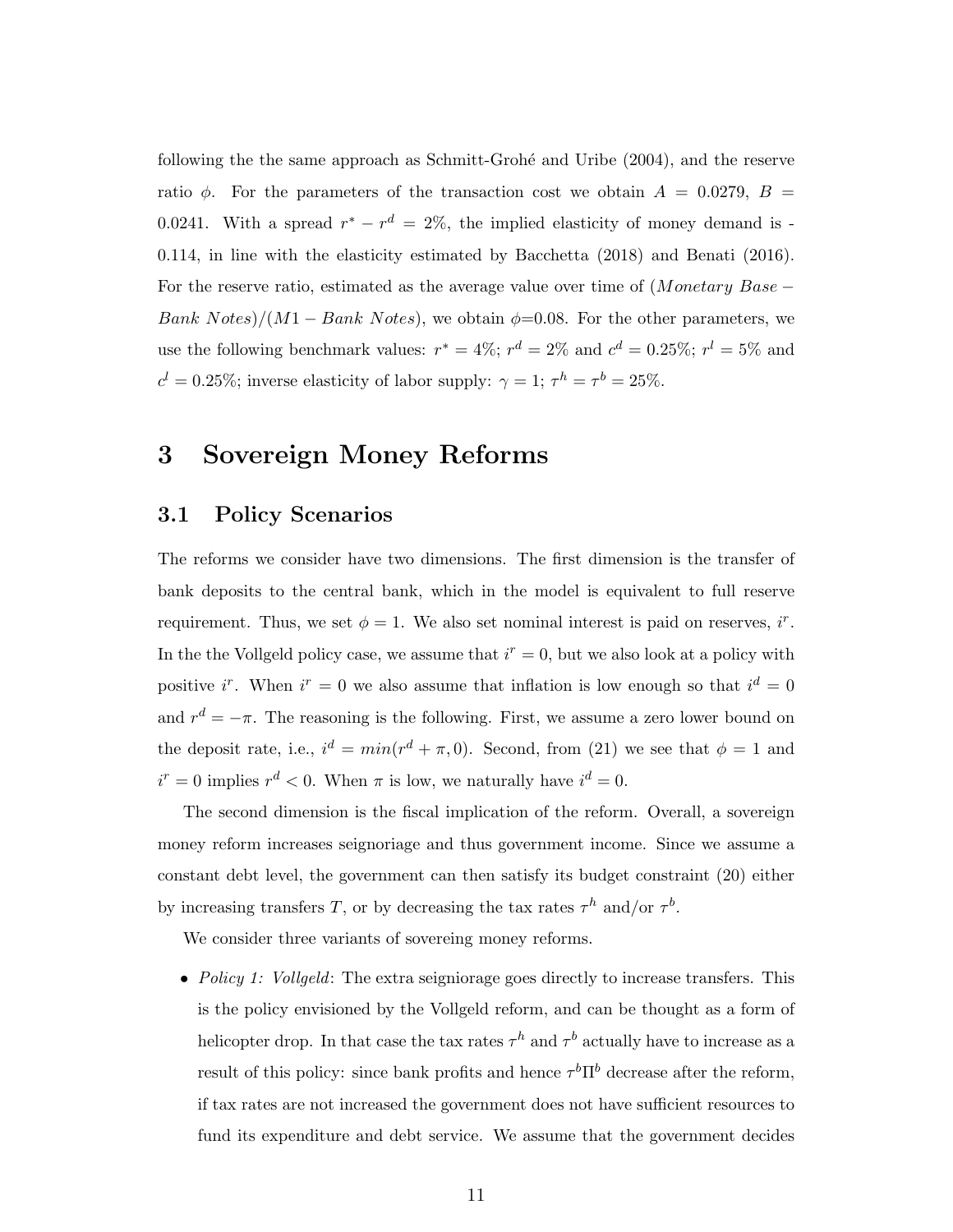to increase  $\tau^h$  and leaves  $\tau^b$  unchanged.

- Policy 2: Lower taxes: The increased seigniorage is offset by lower tax rates. We assume that the government decides to decrease  $\tau^h$  (the most distortionary tax) while leaving  $\tau^b$  unchanged.
- Policy 3: Lower taxes and positive interest on reserves: The government/central bank is allowed to set an interest rate for deposits different from zero after the reform, and uses the seigniorage revenues to lower  $\tau^h$ .

Below we compute the welfare impact of these three policies. We consider our benchmark model, but we also examine where households do not receive bank profits.

### 3.2 Numerical results

For each policy after the reform, we show the changes in consumption, labor and welfare (in consumption terms) relative to their pre-reform values. We also show the labor income tax rate (25% before the reform) and the deposit rate (2% before the reform). We first compute the results for zero steady state inflation,  $\bar{\pi} = 0$ . In this case the nominal and real interest rates coincide.

| Table 1: Benchmark     |           |           |           |
|------------------------|-----------|-----------|-----------|
|                        | Policy 1  | Policy 2  | Policy 3  |
| Consumption            | $-1.41\%$ | $+0.52\%$ | $+0.65%$  |
| Labor                  | $-0.99\%$ | $+0.81\%$ | $+0.45%$  |
| Welfare (in $c$ terms) | $-0.67%$  | $-0.11%$  | $+0.30\%$ |
| $\tau^h$               | 25.74%    | 22.91%    | 25.13%    |
| $r^d$                  |           |           | $3.46\%$  |

Policy 1 (*Vollgeld*) is unambiguously bad for the economy. Labor taxes need to increase because, with lower bank profits, revenues from profit taxes are lower. So the distortion from labor taxation increases. At the same time, with  $r^d = 0$ , money holdings decrease and the transaction cost of consumption increases. In conclusion Policy 1 exacerbates both economic distortions: the labor wedge and the suboptimal money holdings associated with low interest on deposits.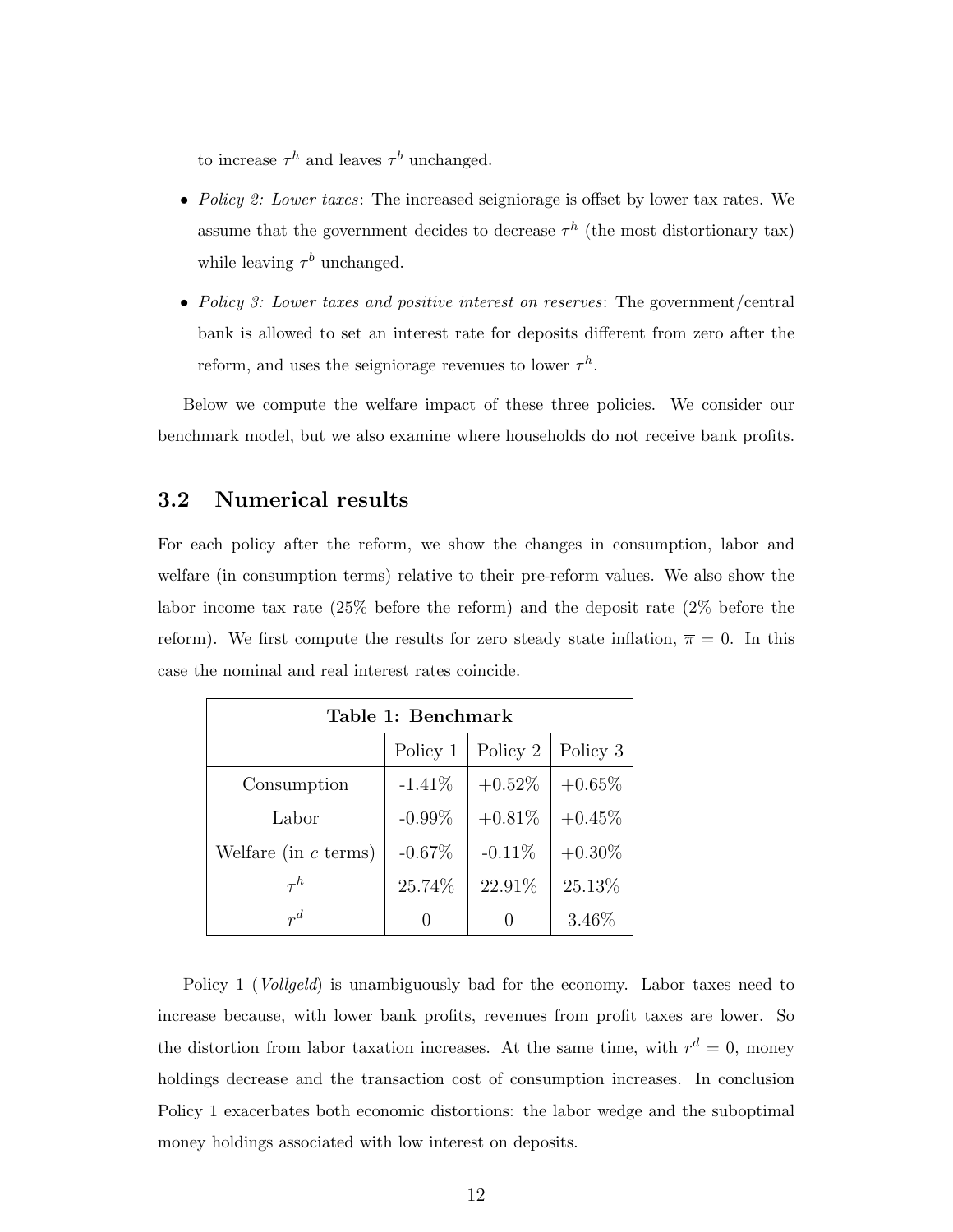Policy 2 (Lower Taxes) entails a consumption increase but a welfare decrease of 11 bps in consumption terms. Higher seigniorage revenues allow the government to decrease labor income taxes, which makes people work more. However, for the same reasons as for Policy 1, the transaction cost of consumption increases. In conclusion, one distorsion in the economy, the labor wedge, is reduced, but the one associated with money is exacerbated.

Policy 3, in which the government optimizes the composition of the revenues between labor taxes and seigniorage, allows for a modest reduction of labor income taxes and an increase of the interest rate on deposits (from 2% to 3.46%). This policy entails a welfare increase of 30 bps.

| Table 2: Banks owned by foreigners |           |           |          |
|------------------------------------|-----------|-----------|----------|
|                                    | Policy 1  | Policy 2  | Policy 3 |
| Consumption                        | $-1.33\%$ | $+1.53\%$ | $+1.72%$ |
| Labor                              | $-1.48\%$ | $+0.35\%$ | $0.05\%$ |
| Welfare (in $c$ terms)             | $-0.16\%$ | $+1.23\%$ | $+1.67%$ |
| $\tau^h$                           | 26.05%    | 22.49%    | 24.69%   |
| $r^d$                              |           |           | $3.53\%$ |

The following table presents the results where bank profits are distributed to foreign rather than domestic households.

With all 3 policies the reform looks better than in the benchmark case, when domesting households share the dividends. The difference lies essentially in the redistribution from foreigners, who lose the profits from deposits, to households, who receive extra transfers from the government, or whose labor taxes are reduced. With the Vollgeld policy, however, due to the fact that both distortions in the economy are exacerbated, welfare still decreases.

### 3.3 The Impact of Inflation

With steady state inflation  $\bar{\pi}$ , the reform sets  $r^d = -\bar{\pi}$ . With positive inflation, the welfare consequences of the reform with Policy 1 and 2 are worse than with zero inflation, since the opportunity cost of holding money increases. The results for Policy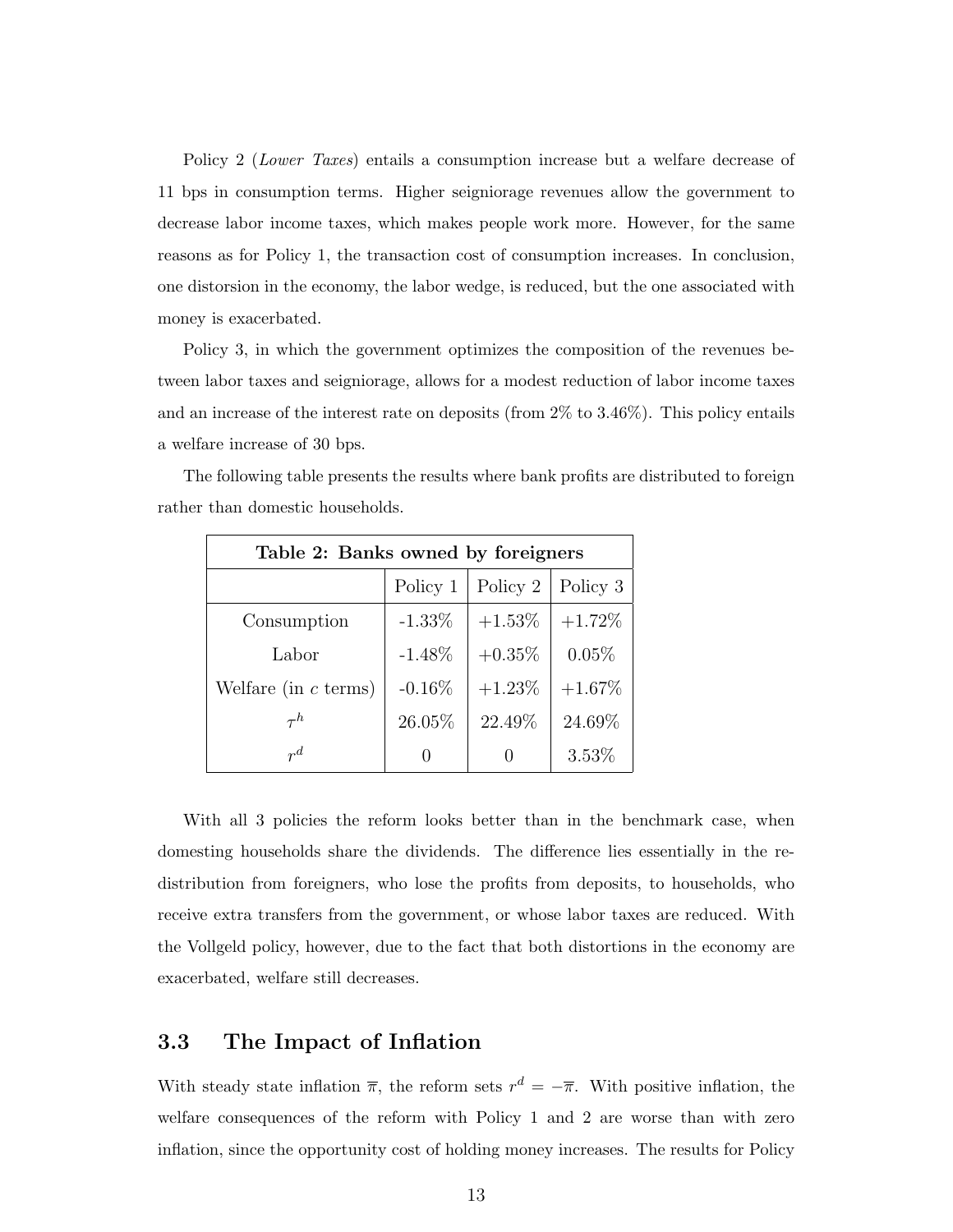3 show that the optimal real interest on deposits is positive, hence the more negative the real interest the farther we are from optimality. Figure 1 plots the welfare effects of the reform with Policy 1 and 2 as a function of  $\overline{\pi}$ .



## 4 Robustness and Extensions

It is interesting to see how results change when we deviate from our benchmark analysis. In this section, we examine the impact of another utility function frequently used in the literature, GHH (see Greenwood, Hercowitz and Huffman (1988)), of a different banking market structure, and different parameter choices, affecting the labor supply elasticity and the interest semi-elasticity of money demand.

### 4.1 GHH utility Function

The household flow utility is

$$
u(c,h) = \frac{1}{1-\sigma}(c - \theta h^{\nu})^{1-\sigma}
$$
\n(24)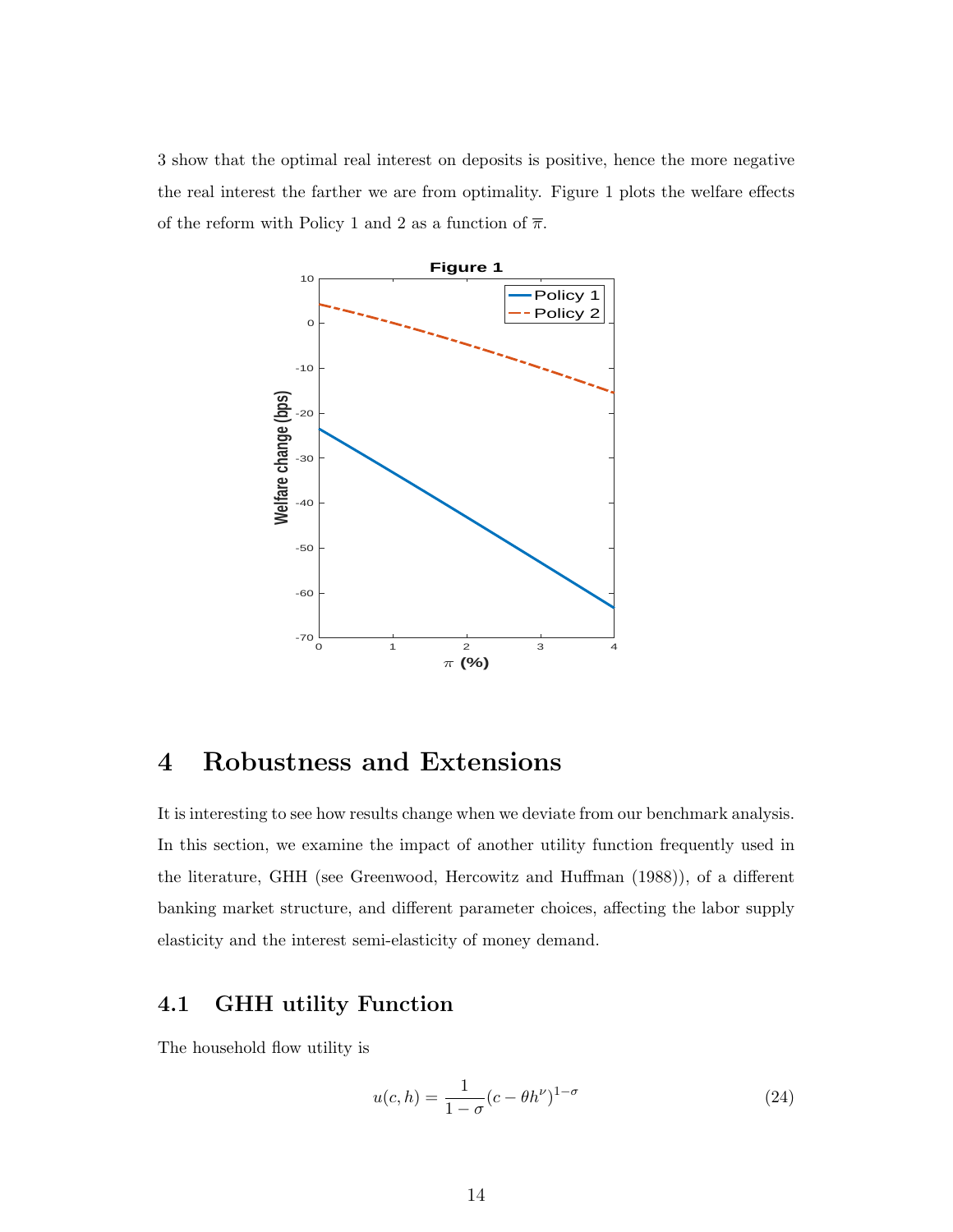While most papers<sup>8</sup> calibrate the parameters, in particular the parameter  $\nu$ , to the Frisch elasticity, the most relevant quantity for our experiment is the uncompensated elasticity of labor supply

$$
\epsilon^{unc} \equiv \frac{w}{h} \frac{\partial h}{\partial w} \tag{25}
$$

Indeed, as seen in the previous sections, after the reform we have a permanent change in the labor tax rate, the sign and magnitude of which depend on the policy choice. For the utility (24), with the transaction cost specification (3), the labor supply is

$$
h^{ghh} = \left(\frac{W(1 - \tau^l)}{\theta \nu (1 + 2Av - 2\sqrt{AB})}\right)^{\frac{1}{\nu - 1}}
$$
(26)

hence

$$
\epsilon^{unc} = \frac{1}{\nu - 1} \tag{27}
$$

We pick  $\nu = 5$  which implies  $\epsilon^{unc} = -0.25$ .<sup>9</sup>. We further pick  $\sigma = 5$  and calibrate  $\theta = 118$  (the latter value is chosen so that the pre-reform average working time is  $1/5$ of total time, as in Hnatkovska, Lahiri and Vegh (2016)). The results are qualitatively similar to those obtained with the separable utility function  $(2.1)$ .

| Table 3: GHH preferences |           |           |           |
|--------------------------|-----------|-----------|-----------|
|                          | Policy 1  | Policy 2  | Policy 3  |
| Consumption              | $-1.14\%$ | $+0.02\%$ | $+0.67\%$ |
| Labor                    | $-0.52\%$ | $+0.25%$  | $+0.35\%$ |
| Welfare (in $c$ terms)   | $-0.82%$  | $-0.26%$  | $+0.43\%$ |
| $\tau^h$                 | 25.50%    | 23.16%    | 25.03%    |
| $r^d$                    |           |           | 3.61%     |

8 see for example Hnatkovska, Lahiri and Vegh (2016), Neumeyer and Perri (2005) or Mendoza (1991)

https : //eml.berkeley.edu/ saez/course/Labortaxes/laborsupply/laborsupply slides.pdf.

<sup>9</sup>For example the review paper by Evers, De Mooji and van Vuuren (2008) find an uncompensated elasticity of 0.1 for men and 0.5 for women. This is consistent with the numbers reported by E. Saez on his lectures in Public Economics, which can be found at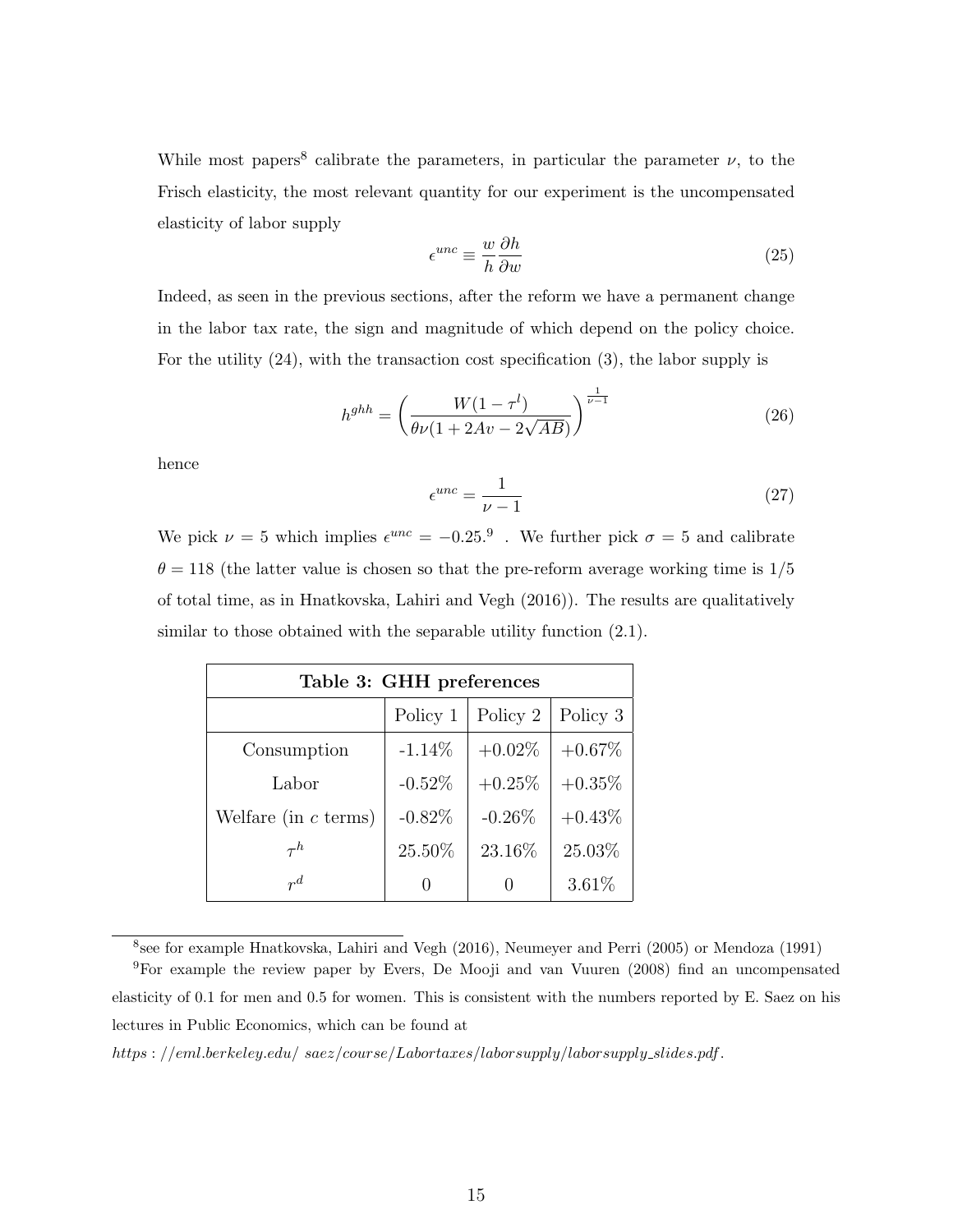# 4.2 Different Banking Market Structure: Cournot Competition

#### Before the reform

N banks choose deposit and loan quantities  $L^i$ , with  $i = 1, ..., N$ , and deposit quantities  $D_i$  to maximize profits, which, in real terms, are

$$
\Pi_t^b(j) = ((1 - \phi)r^* + \phi r_t^r - (r_t^d + c^d))d_{t-1}(j) + (r_t^l - c^l - r^*)l_{t-1}(j)
$$
(28)

The only difference relative to (15) is that the deposit and loan rate are the same for every bank. Deposits D appearing in the transaction cost are the sum of deposits from individual banks  $d_t = \sum_{j=1}^{N} d_t^j$  $t_t^j$ . Similarly, for loans  $l_t = \sum_{l=1}^N l_t^j$  $t<sub>t</sub>$ . The deposit rate is determined by the aggregate deposit quantity: using the deposit demand (4) we obtain

$$
r_t^d = B(1 + r^*) + r^* - A(1 + r^*) \left(\frac{c}{\sum_{j=1}^N d_t(j)}\right)^2
$$
 (29)

The aggregate loan supply  $l_t = \sum_{j=1}^{N} l_t(j)$  determines capital  $k_t = \frac{l_t}{\varphi}$  which in turn determines  $r_t^K(\text{see } (12)).$ 

The novelty in the case of Cournot competition is that an individual bank has an impact on aggregate quantities. In particular, an individual bank's decision to increase its loan quantity  $l_t(j)$  has the effect of lowering  $r_t^K$ , which has a positive effect on wages (see (13)) and consumption. With higher consumption, the demand for deposits is higher, or, given an aggregate deposit supply  $d_t = \Sigma d_t(j)$ , the deposit rate  $r_t^d$  is lower, which increases bank profits. In sum, an individual bank has an incentive to increase its loan supply (or lower the loan rate) in order to increase its profits from deposits. Clearly, the higher the number of banks, the less an individual bank internalizes this effect.

After the reform After the reform bank profits come only from loans:

$$
\Pi_t^b(j) = (r_t^l - c^l - r^*)l_{t-1}(j)
$$
\n(30)

Banks lose the incentive to give more loans in order to increase the profits from deposits. hence we can expect the loan rate to be higher after the reform than before the reform, and we expect the difference between the pre-reform and the after-reform loan rate to be stronger for lower  $N$ .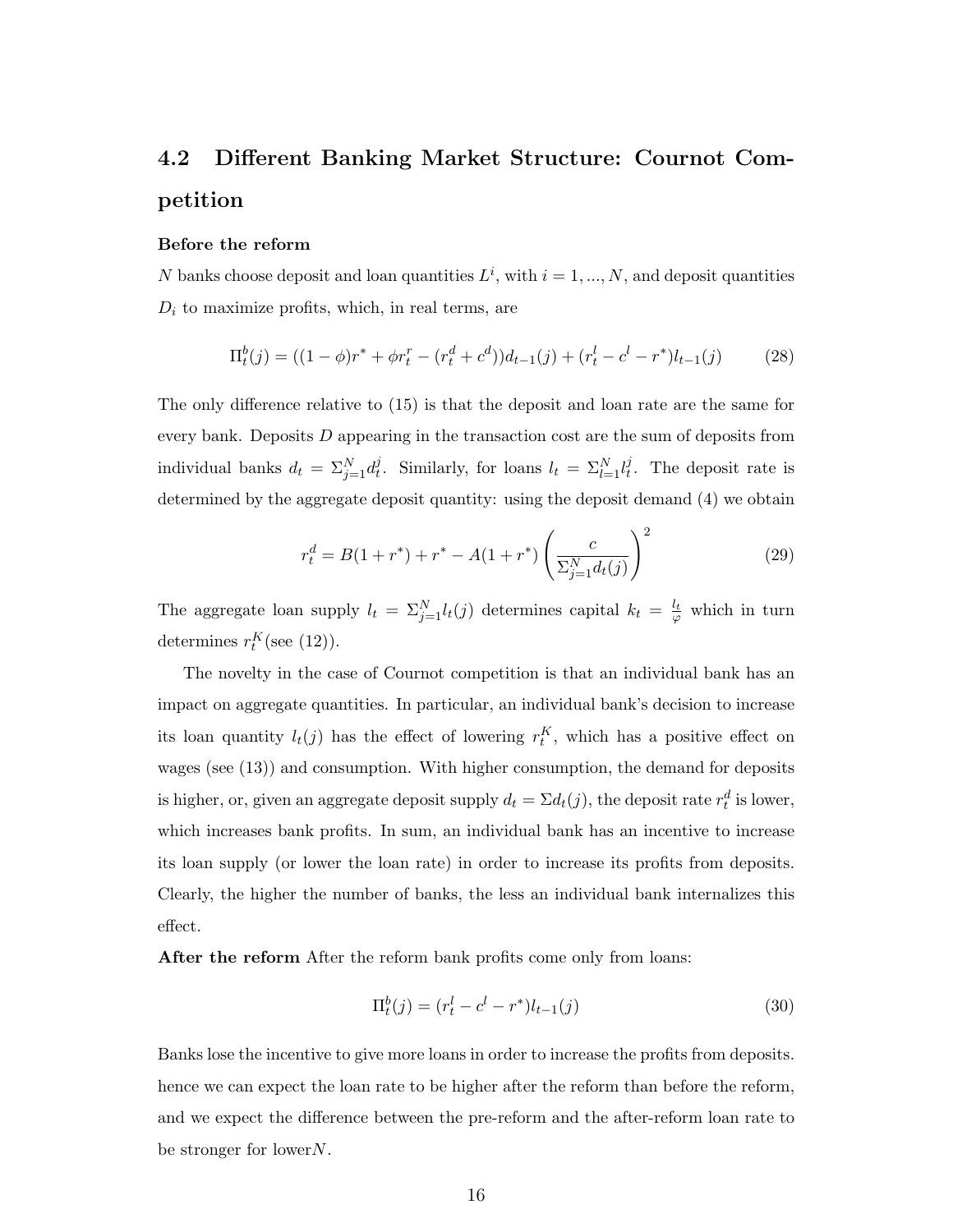Appendix C shows how the loan rate (before and after the reform) and the deposit rate (before the reform) depend on the number of banks N. Our results indicate that a deposit rate of 2% before the reform (given  $r^* = 4\%$ ) is consistent with  $N = 10$ . With  $N = 10$ , however, the difference between the pre-reform and the after-reform loan rate is only 7 bps, and the effects of the reform on labor, consumption, welfare, the tax rate and the deposit rate in the case with Cournot competition are almost indistinguishable from those with monopolistic competition.

#### 4.3 Other parameter choices

The parameters that have a sizeable impact on the results are those that affect the elasticity of labor supply and the interest semi-elasticity of money demand.

In this section we first look at the results obtained with different values of  $\gamma$  (inverse elasticity of labor supply): results for  $\gamma = 0.5$  are shown in Table 4 and those for  $\gamma = 2$ are shown in Table 5. In Table 6 we look at the results obtained with the parameters A and  $B$  of the transaction cost used by Schmitt-Grohé and Uribe (2004), calibrated to US data. The latter parameters imply a much lower semi-elasticity of money demand  $(-0.05,$  compared to  $-0.11$  in our benchmark case, for  $r^* - r^d = 2\%$ ).

When the elasticity of labor supply is higher, labor taxes are more distortionary. Hence Policy 2, which leads to lower taxes, has a better potential to improve welfare, and the opposite for the Vollgeld policy, which leads to a tax increase.

When the semi-elasticity of money demand is lower, as in the US case, the friction associated with money is less important, so both Policy 1 and Policy 2, which lower the interest on deposit, have lower welfare costs.

| Table 4: $\gamma = 0.5$ |           |           |           |
|-------------------------|-----------|-----------|-----------|
|                         | Policy 1  | Policy 2  | Policy 3  |
| Consumption             | $-2.11\%$ | $+0.87\%$ | $+0.88\%$ |
| Labor                   | $-1.44\%$ | $+1.15%$  | $+0.68\%$ |
| Welfare (in $c$ terms)  | $-1.13%$  | $+0.06\%$ | $+0.40\%$ |
| $\tau^h$                | 26.07%    | 22.82%    | 24.88%    |
| $r^d$                   |           |           | $3.24\%$  |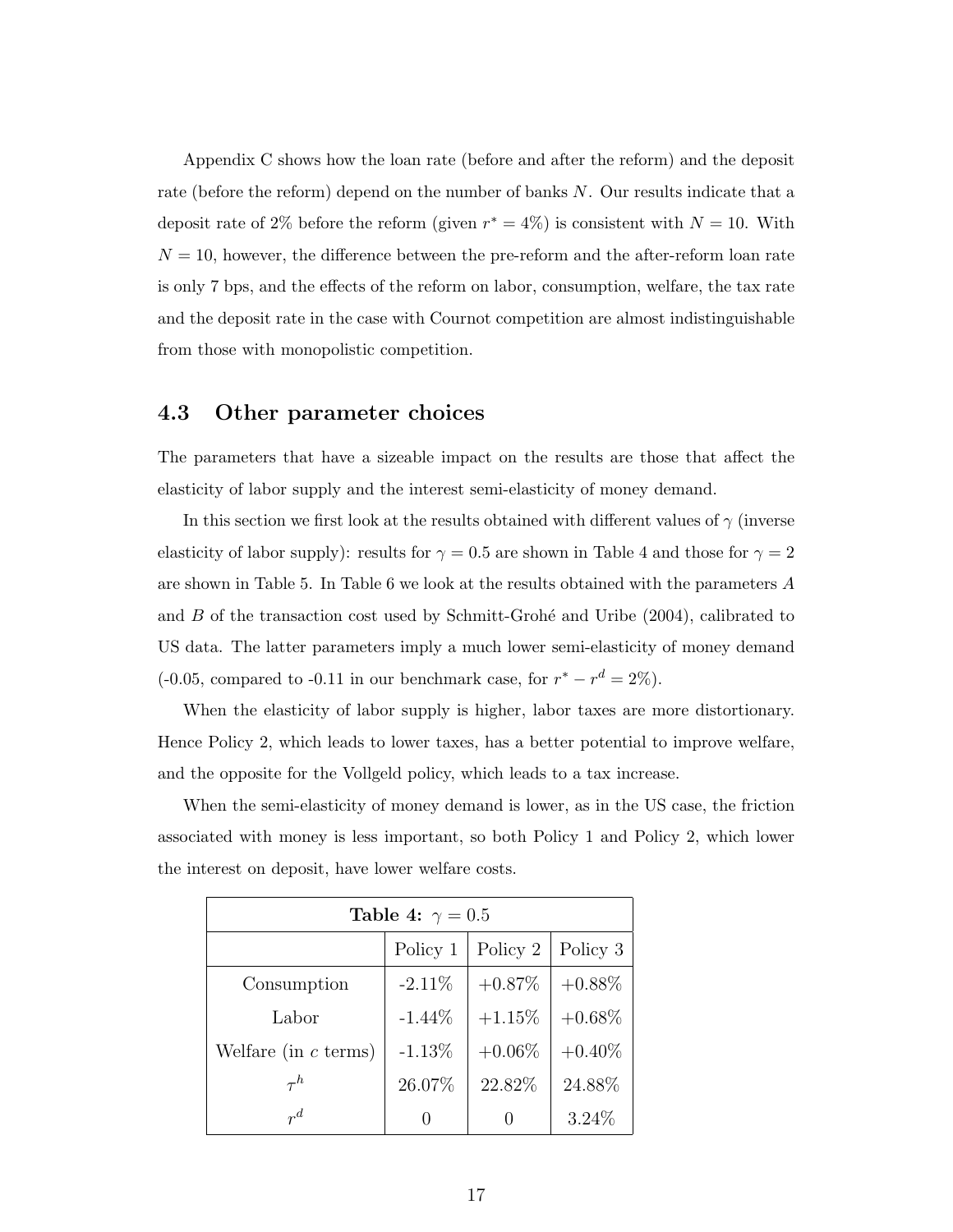| Table 5: $\gamma = 2$  |                  |           |           |
|------------------------|------------------|-----------|-----------|
|                        | Policy 1         | Policy 2  | Policy 3  |
| Consumption            | $-1.26%$         | $+0.20\%$ | $+0.46\%$ |
| Labor                  | $-0.65%$         | $+0.51\%$ | $+0.27%$  |
| Welfare (in $c$ terms) | $-0.72\%$        | $-0.24\%$ | $+0.23\%$ |
| $\tau^h$               | 25.85%           | 22.99%    | 25.32%    |
| $r^d$                  | $\left( \right)$ |           | 3.61%     |

| Table 6: $A = 0.0111$ , $B = 0.07524$ |              |           |           |
|---------------------------------------|--------------|-----------|-----------|
|                                       | Policy 1     | Policy 2  | Policy 3  |
| Consumption                           | $-0.60\%$    | $+0.31\%$ | $+0.26\%$ |
| Labor                                 | $-0.49\%$    | $+0.37%$  | $+0.23%$  |
| Welfare (in $c$ terms)                | $-0.23\%$    | $+0.03\%$ | $+0.09\%$ |
| $\tau^h$                              | 25.33%       | 23.99%    | 24.87%    |
| $r^d$                                 | $\mathbf{0}$ |           | 3.62%     |

### 5 Conclusion

This paper has proposed a simple framework to analyze sovereign money proposals. We find that a reform along the lines of the Vollgeld proposal would entail welfare losses. In order for a sovereign money reform to generate even modest welfare gains, as obtained with our "Policy 3", the central bank should essentially reward deposits with an interest close to the risk-free rate, rather than setting the interest on deposits to 0, as advocated by the Vollgeld reform.

It is obvious that some of the issues in the debate surrounding this proposed reform cannot be addressed by the current simple model and that richer extensions would be required. For example, in our model there are no shocks, hence there is no need for liquidity insurance and maturity transformation, the traditional rationales for the coexistence of deposits and lending. We implicitly take the view expressed by Cochrane (2014) that, with modern financial technology, this is not a function that banks are uniquely able to fulfill.

Also, we disregard the possibility of bank runs, one of the arguments in favor of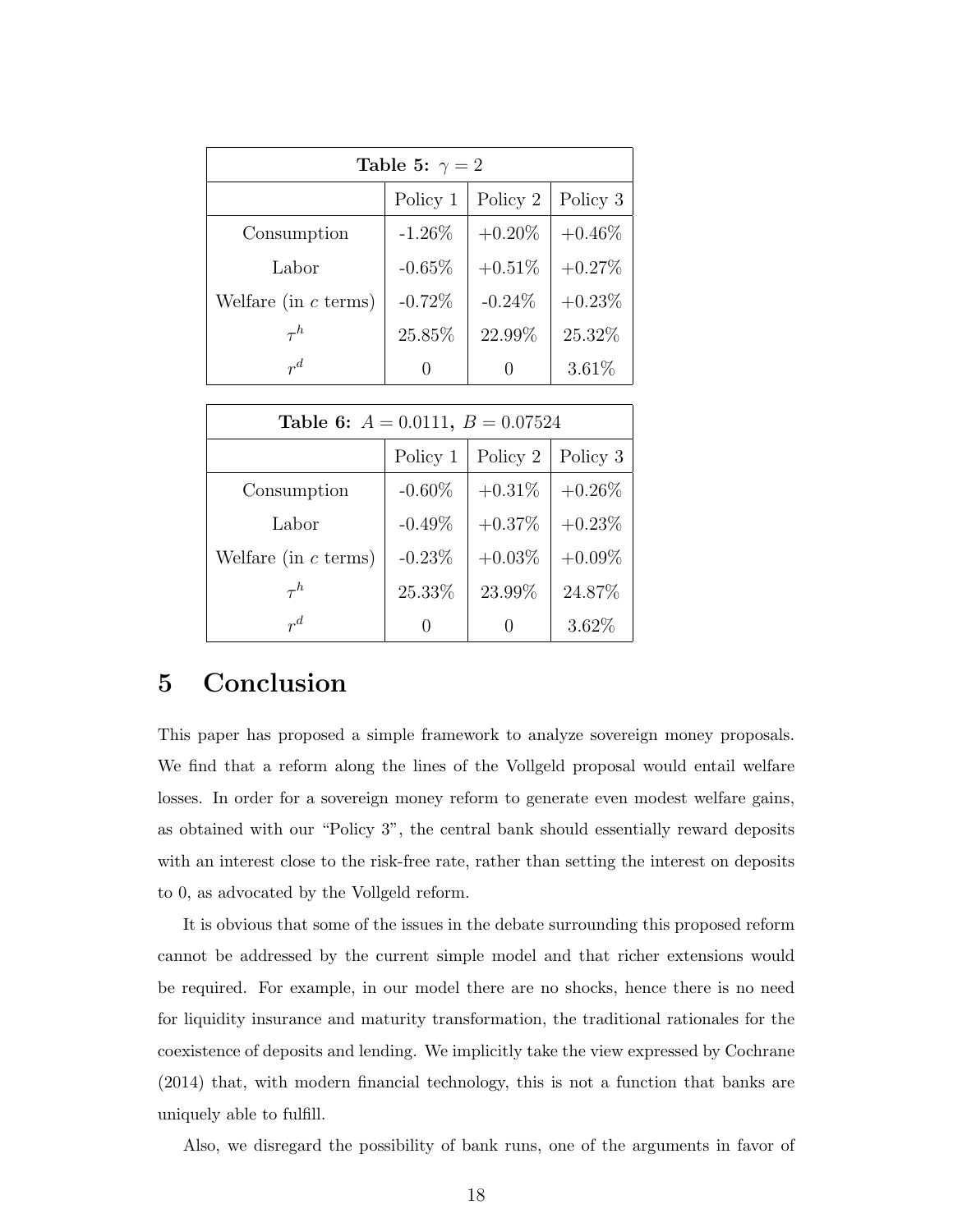the reform. As discussed by Bacchetta (2018), although the financial crisis can be viewed in the perspective of runs, there was no run on deposits. Even in the case of Northern Rock, the run was on short-run liabilities not included in M1, which would not be touched by the proposed reforms. The possibility of a run on deposits is greatly limited by the existence of deposit insurance. If we view runs as a self-fulfilling "bad equilibrium", deposit insurance rules them out altogether.

Finally, we point out that in this model there is no mechanism by which the coexistence of the deposit and loan functions within banks amplifies economic fluctuations. On the other hand, such mechanism is not clearly identified in the existing literature either, not even by BK, who seem to take for granted the connection between banks' money creating ability and economic fluctuations. Bacchetta (2018) documents that in Switzerland the correlation between credit and M1 is insignificant, whereas it should be strongly positive if the above intuition reflected economic reality.

# References

- [1] Bacchetta, Philippe. "The Sovereign Money Initiative in Switzerland: An Economic Assessment." Swiss Journal of Economics and Statistics, 154:3, 1-16, (2018)
- [2] Benati, Luca, "What Drives the Long-Horizon Dynamics of Monetary Aggregates?" (2016), mimeo
- [3] Benes, Jaromir, and Michael Kumhof. "The Chicago plan revisited." (2012).
- [4] Cochrane, John H. "Toward a run-free financial system." (2014).
- [5] Evers, Michiel, Ruud De Mooij, and Daniel Van Vuuren, "The wage elasticity of labour supply: a synthesis of empirical estimates." , De Economist 156.1 (2008): 25-43.
- [6] Greenwood, Jeremy, Zvi Hercowitz, and Gregory W. Huffman, "Investment, capacity utilization, and the real business cycle." The American Economic Review (1988): 402-417.
- [7] Hnatkovska, Viktoria, Amartya Lahiri, and Carlos A. Vegh, "The Exchange Rate Response to Monetary Policy Innovations." American Economic Journal: Macroeconomics" (2016), 8(2): 137-181.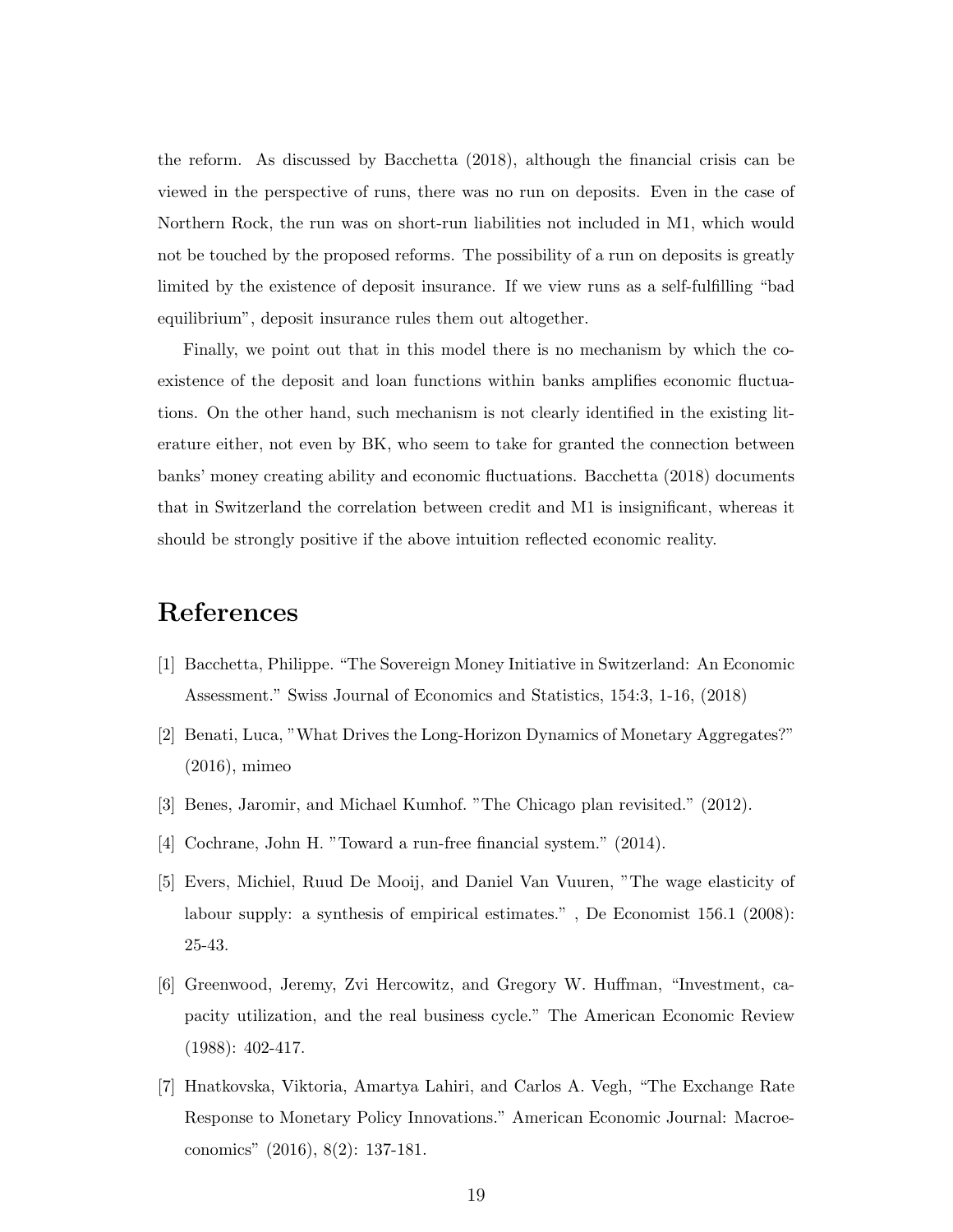- [8] Mendoza, Enrique G., "The terms of trade, the real exchange rate, and economic fluctuations." International Economic Review (1995): 101-137.
- [9] Neumeyer, Pablo and Fabrizio Perri, "Business cycles in emerging economies: the role of interest rates." Journal of monetary Economics 52.2 (2005): 345-380.
- [10] Salop, Steven C., "Monopolistic competition with outside goods." The Bell Journal of Economics (1979): 141-156.
- [11] Schmitt-Grohe, Stephanie, and Martin Uribe, "Optimal fiscal and monetary policy under sticky prices." Journal of economic Theory 114.2 (2004): 198-230.

## Appendix

A. Household FOCs

FOC with respect to consumption

$$
\frac{1}{c_t} = \lambda_t (1 + s(x_t) + x_t s'(x_t))
$$
\n(31)

Specialized to the case of the transaction cost in the form  $(3)$ ,  $(31)$  becomes

$$
\frac{1}{c_t} = \lambda_t (1 + 2Ax_t - 2\sqrt{AB})\tag{32}
$$

FOC with respect to hours worked

$$
h_t^{\gamma} = \lambda_t W_t (1 - \tau^h) \tag{33}
$$

FOC with respect to  $d_{t+1}$ 

$$
\lambda_t (1 - Ax_t^2 + B) = \lambda_{t+1} \frac{1 + i_t^d}{1 + \pi_{t+1}}
$$
\n(34)

FOC with respect to  $a_{t+1}$ 

$$
\lambda_t = \lambda_{t+1} \frac{1 + i_t}{1 + \pi_{t+1}}
$$
\n(35)

 $(32)$ ,  $(33)$ ,  $(34)$  and  $(35)$  imply the two Euler equations

$$
\frac{1}{c_t(1 - Ax_t^2 + B)} \cdot 1 + 2Ax_t - 2\sqrt{AB} = \beta(1 + r^d) \frac{1}{c_{t+1}(1 + 2Ax_{t+1} - 2\sqrt{AB})}
$$
(36)  

$$
\frac{1}{c_t(1 + 2Ax_t - 2\sqrt{AB})} = \beta(1 + r) \frac{1}{c_{t+1}(1 + 2Ax_{t+1} - 2\sqrt{AB})}
$$
(37)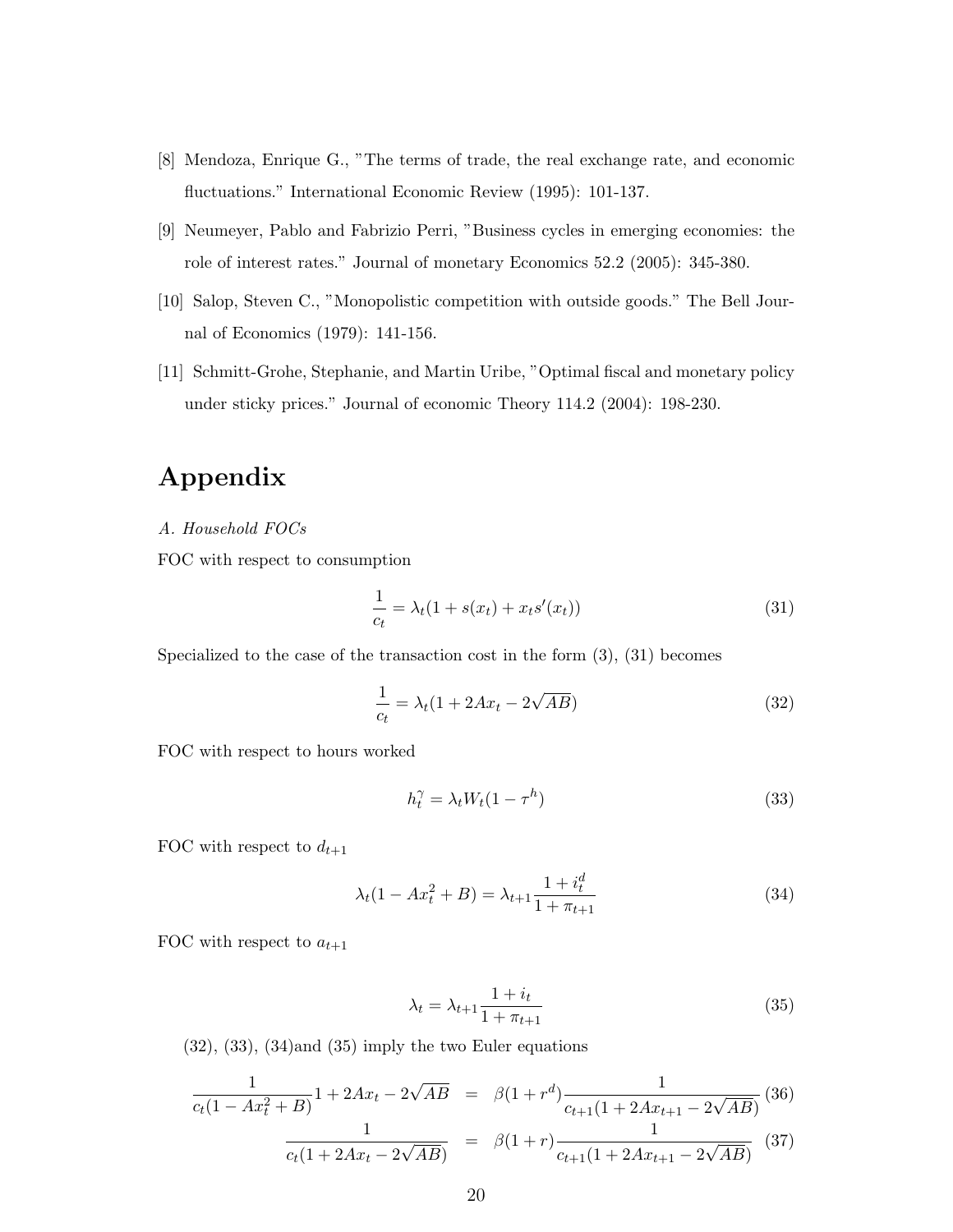and the labor/leisure tradeoff condition

$$
h_t^{\gamma} = \frac{W_t(1 - \tau^l)}{c_t(1 + 2Ax_t - 2\sqrt{AB})}
$$
(38)

#### B. Steady state; consumption and labor

Using  $(2)$ ,  $(4)$  and  $(33)$  we obtain that c solves

$$
c^{1+\frac{1}{\gamma}}(1+2\sqrt{A(B+r-r^d)}-2\sqrt{AB})-c^{\frac{1}{\gamma}}\mathcal{R}=\frac{w^{1+\frac{1}{\gamma}}(1-\tau^{l})^{1+\frac{1}{\gamma}}}{(1+2\sqrt{A(B+r-r^d)}-2\sqrt{AB})^{\frac{1}{\gamma}}}\tag{39}
$$

with  $\mathcal{R} = (a_{TOT}r + \zeta(1 - \tau^d)\mathcal{B} - T)$  and  $a_{TOT}$  are the total household savings,  $a_{TOT} \equiv$  $a + d$ . Labor supply is

$$
h = \left(\frac{w(1 - \tau^{l})}{c(1 + 2\sqrt{A(B + r - r^{d})} - 2\sqrt{AB})}\right)^{\frac{1}{\gamma}}
$$
(40)

#### C. Deposit and loan rates with Cournot competition

In the table below,  $r^{l}$  "before" is the loan rate chosen by the banks before reform, when banks perform both the deposit and the loan functions, and  $r<sup>l</sup>$  "after" is the loan rate chosen after the reform, when banks do not manage deposits. Clearly  $r^d$  refers to the deposit rate choosen by the banks before the reform, since after the reform the deposit rate is set to 0 by the central bank. As in the monopolistic competition case, we assume that the cost of managing loans and deposits,  $c^l$  and  $c^d$  respectively, are equal to 0.25%.